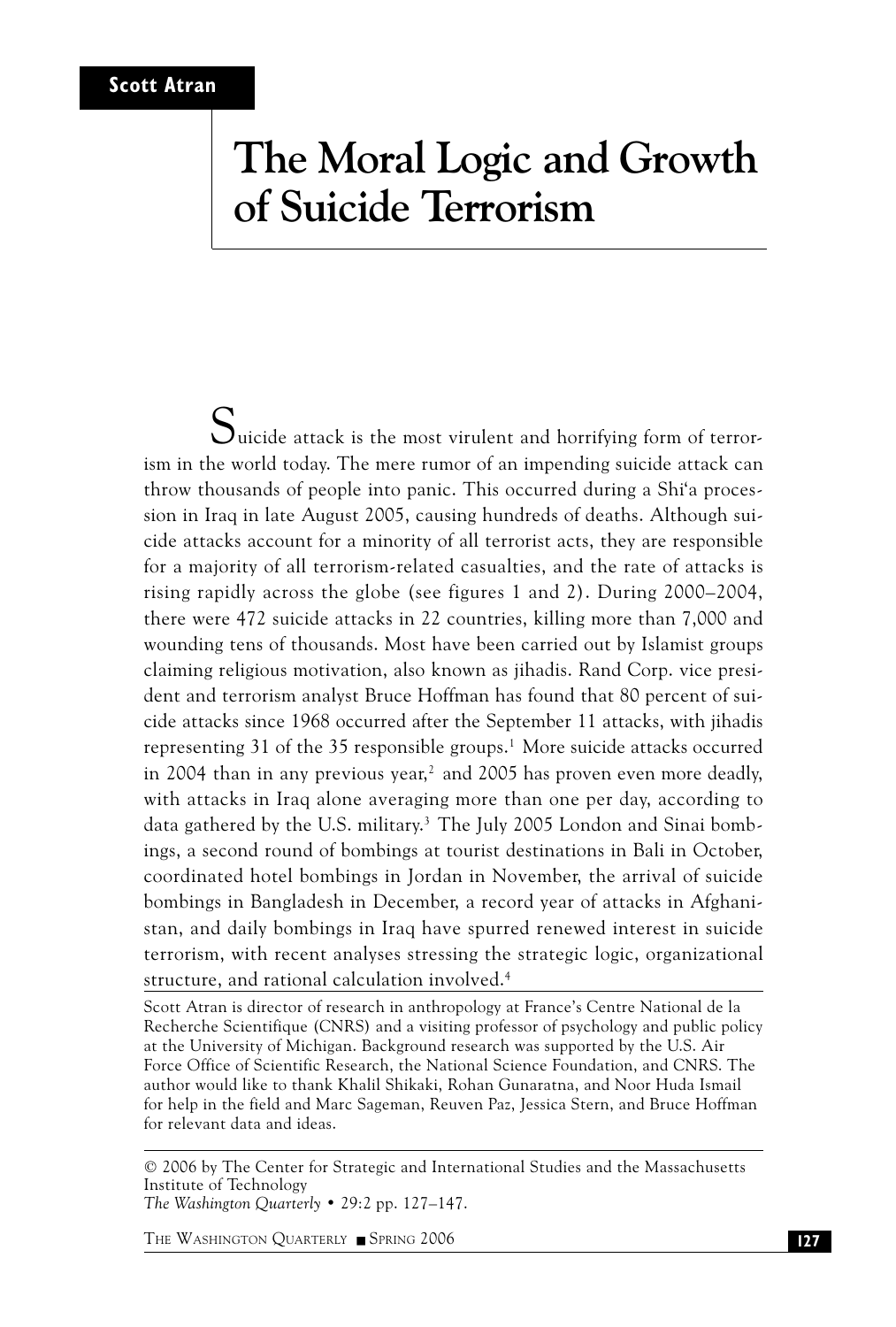

**Figure 1: Suicide Attacks Worldwide, Annualized by Decade**

Whereas they once primarily consisted of organized campaigns by militarily weak forces aiming to end the perceived occupation of their homeland, as argued by University of Chicago political scientist Robert Pape in *Dying to Win: The Strategic Logic of Suicide Terrorism*, 5 suicide attacks today serve as banner actions for a thoroughly modern, global diaspora inspired by religion and claiming the role of vanguard for a massive, media-driven transnational political awakening. Living mostly in the diaspora and undeterred by the threat of retaliation against original home populations, jihadis, who are frequently middle-class, secularly well educated, but often "born-again" radical Islamists, including converts from Christianity, embrace apocalyptic visions for humanity's violent salvation. In Muslim countries and across western Europe, bright and idealistic Muslim youth, even more than the marginalized and dispossessed, internalize the jihadi story, illustrated on satellite television and the Internet with the ubiquitous images of social injustice and political repression with which much of the Muslim world's bulging immigrant and youth populations intimately identifies. From the suburbs of Paris to the jungles of Indonesia, I have interviewed culturally uprooted and politically restless youth who echo a stunningly simplified and decontextualized message of martyrdom for the sake of global jihad as life's noblest cause. They are increasingly as willing and even eager to die as they are to kill.

The policy implications of this change in the motivation, organization, and calculation of suicide terrorism may be as novel as hitherto neglected.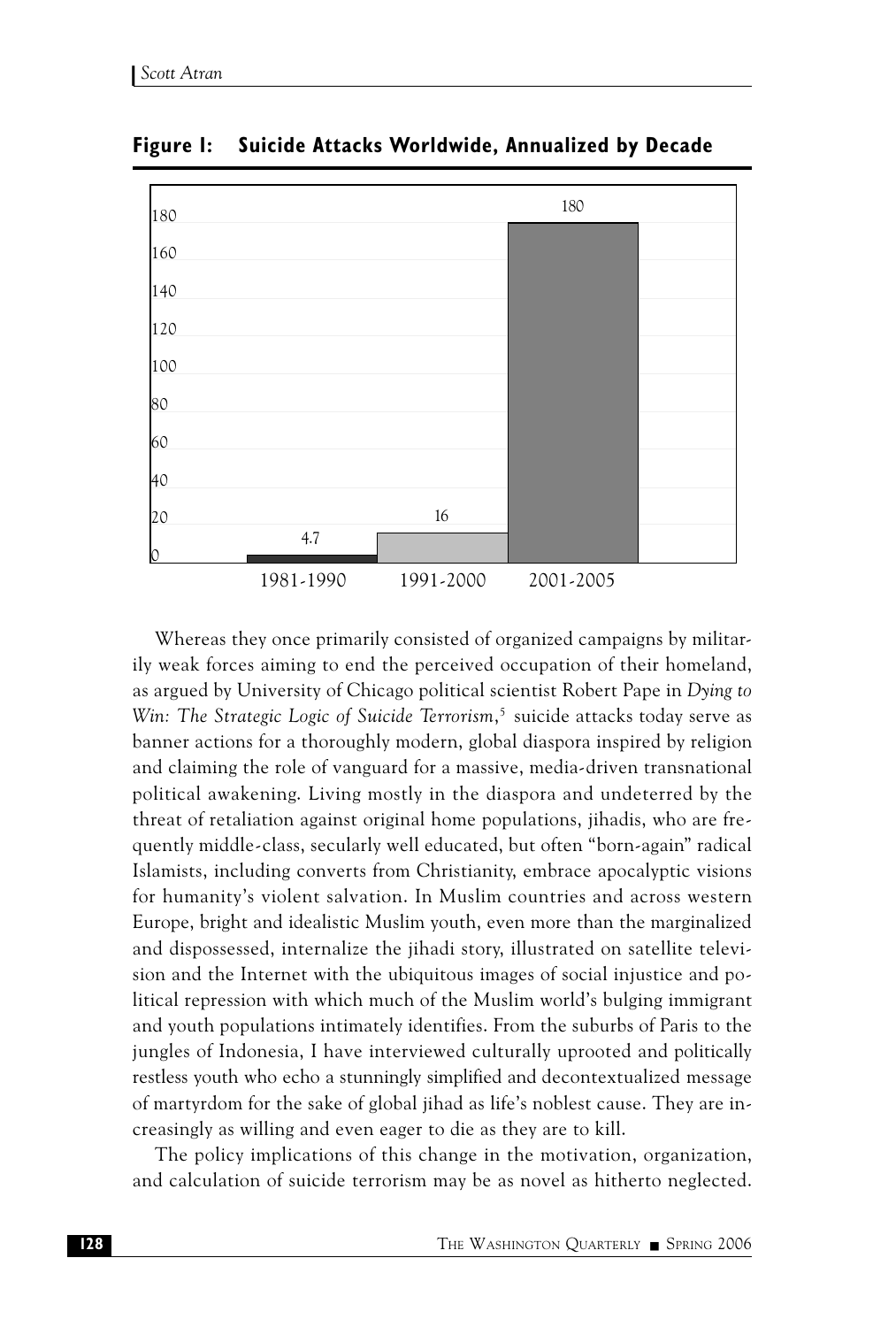

**Figure 2: Suicide Attacks Worldwide, 2001–2005**

Many analysts continue to claim that jihadism caters to the destitute and depraved, the craven and criminal, or those who "hate freedom." Politicians and pundits have asserted that jihadism is nihilistic and immoral, with no real program or humanity. Yet, jihadism is none of these things. Do we really understand the causes of today's suicide terrorism? Do suicide attacks stem mainly from a political cause, such as military occupation? Do they need a strong organization, such as Al Qaeda? What else could be done to turn the rising tide of martyrdom?

## **It's Not Just for Politics Anymore**

In *Dying to Win*, Pape claims that foreign occupation is the root cause of suicide terrorism. The rise in attacks correlates with U.S. military occupation of countries whose governments tend to be authoritarian and unresponsive to popular demands. Analyzing data on 315 suicide attacks from 1980 to 2003, he asserts that the common thread linking 95 percent of all suicide attacks around the world is not religion or ideology, but rather a clear, strategic, political objective. They are organized campaigns to compel a modern democracy, principally the United States, to withdraw military forces from a group's perceived homeland. Al Qaeda supposedly fits this model, being driven primarily by the efforts of Osama bin Laden and those sympathetic to his cause to expel the United States from the Arab heartland—Saudi

THE WASHINGTON QUARTERLY **BERING 2006**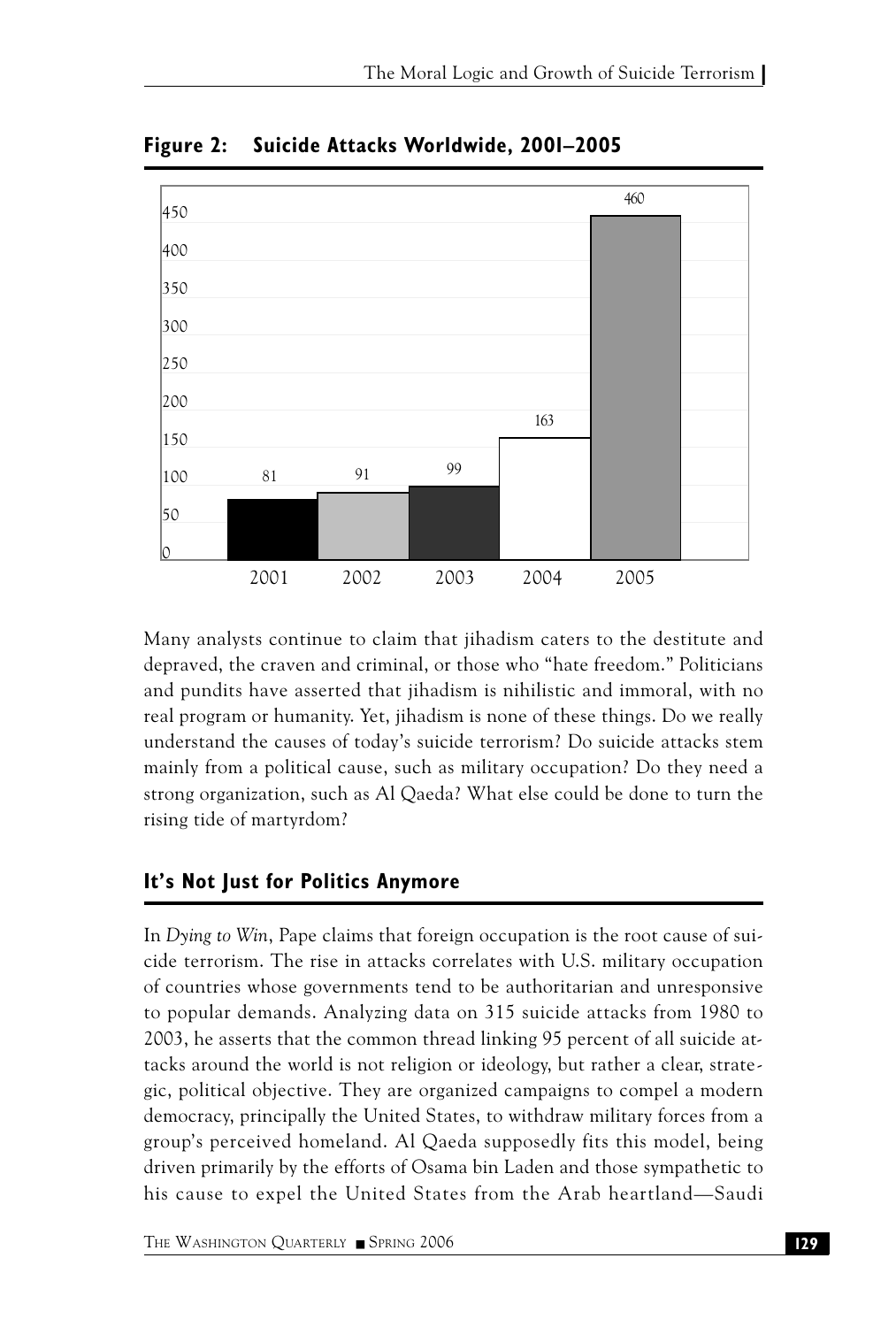Arabia, Palestine, Egypt, and Iraq—and ultimately from all Muslim countries. On September 11, 2001, for example, 15 of the 19 suicide attackers came from Saudi Arabia, where nearly 5,000 U.S. combat troops were billeted at the time, with 7,000 more stationed elsewhere on the Arabian peninsula.

According to Pape's findings, suicide bombers come disproportionately from among the largely secular and educated middle classes that aspire to freedom and greater opportunities, yet see their hopes stymied by corrupt dictators and one-party elites acting in collusion with U.S. oil and other interests. On the surface, recent trends seem to bolster Pape's thesis. In October 2003, bin Laden warned in a televised video that European nations fighting in Iraq or Afghanistan would be fair game for attack. The next month, suicide bombings targeted the British consulate and HSBC Bank in Istanbul. In December 2003, jihadi Web sites were broadcasting "Iraqi Jihad, Hopes and Risks,"6 a 42-page blueprint for strategically timing bombings to European political events, the first target of which became the March 2004 Spanish elections. (The bombers in these attacks blew themselves up with suicide belts later when cornered by police, and two Madrid plotters who escaped the police dragnet died as suicide bombers in Iraq in April 2005.)

In the last two years, suicide attackers have struck in 18 countries, mostly among U.S. allies linked to undemocratic regimes, such as Pakistan, Saudi Arabia, Uzbekistan, and Egypt, or in places with perceived occupations, such as the Palestinian territories, Chechnya, Kashmir, Afghanistan, and Iraq. In Iraq in 2004, there were more suicide attacks than in the entire world in any previous year of contemporary history, involving "martyrs" from 14 other Arab countries,<sup>7</sup> as well as volunteers from all over Europe. Nevertheless, Pape's basic data, correlations, and conclusions about the causes of terrorism are problematic, outdated in the wake of the September 11 attacks and sometimes deeply misleading.

In broad terms, statistical regularity or predictability alone can only indicate correlations but never demonstrates cause. This study relies exclusively on the computation of statistical trends rather than complementing them with judgments gleaned from nonrandom interviews with the human subjects of study themselves. This dichotomy is unnecessary and even pernicious.8 Although one should not make the reciprocal mistake of taking personal accounts at face value, structured psychological interviews and systematic observations by anthropologists and other social scientists who participate in the lives of their informants can provide new and surprising alternatives to frame the collection of statistical data.<sup>9</sup> More specifically, at least four critical flaws are embedded in the conclusions drawn from the data.

First, there is a concern with sampling. Pape continues to argue that "the leading instigator of suicide attacks is the Tamil Tigers in Sri Lanka, a Marx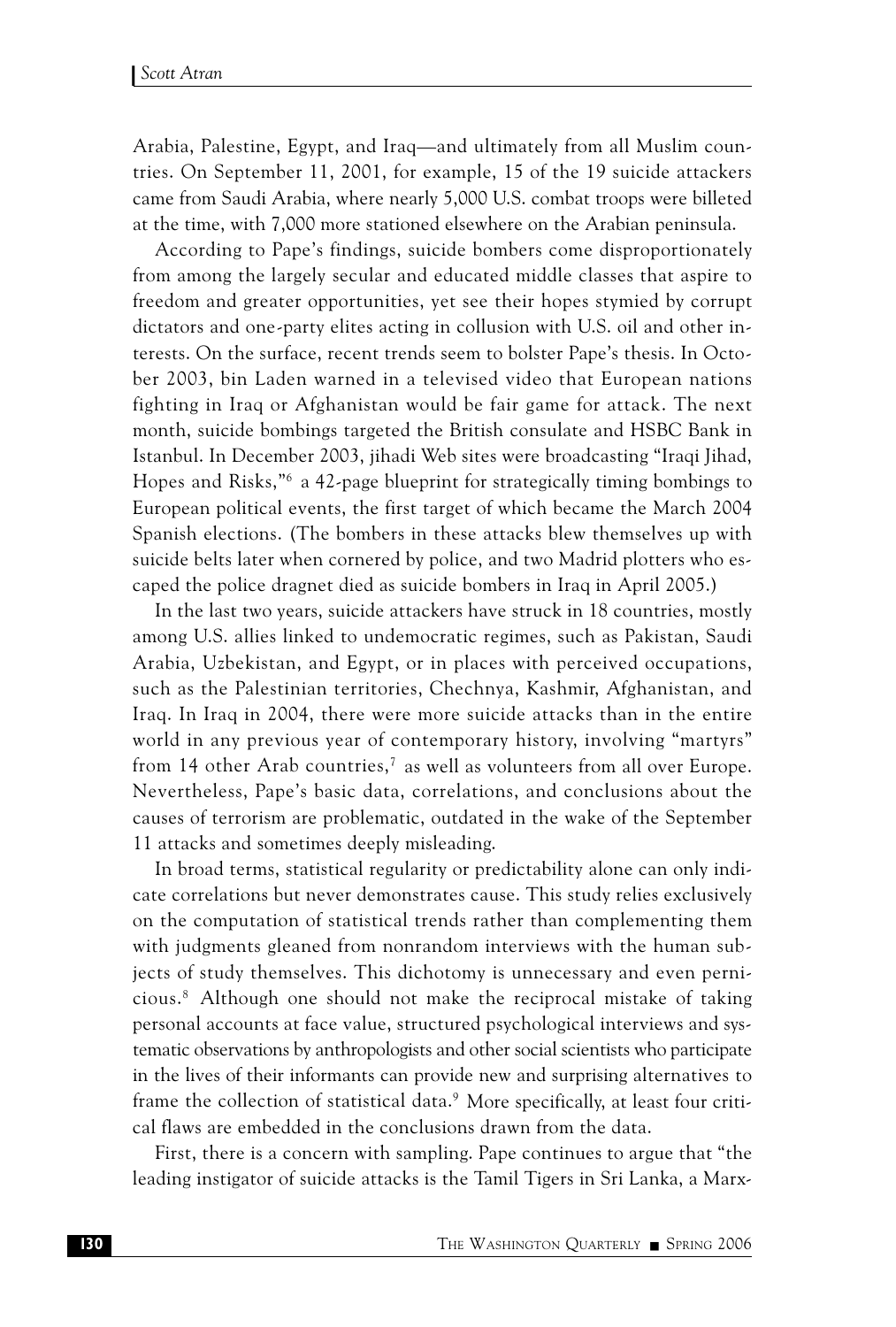ist-Leninist group whose members are from Hindu families but who are adamantly opposed to religion."<sup>10</sup> Yet, in the last three years, the Tigers and the other main secular and nationalist groups in Pape's sample, such as Turkey's Kurdistan Worker's Party (PKK), have carried out very few attacks or none at all. The Tigers have carried out only two confirmed suicide attacks since the beginning of 2002. Although they perhaps remain the leading single organizer of suicide attacks (77 in total), there have been more suicide attacks by various Iraqi groups in 2005 (where more than 400 attacks killed more than 2,000 people) than in the entire history

of the Tigers.11 The Iraqi attacks have not been carried out through a particularly well-organized strategic operation, but rather via a loose, ad hoc constellation of many small bands that act on their own or come together for a single attack.12 There also appear to be clear and profound differences between secular nationalist groups such as the Tamil Tigers, who fight to expel occupiers from their homeland, and global jihadis, who fight against perceived global

I here were more suicide attacks in the last two years than between 1980 and 2003.

domination. For example, Tamil suicide operatives are actively selected by recruiters and cannot withdraw from planned operations without fear of retaliation against their families, $13$  whereas the martyrs of the Al Qaeda network are mostly self-recruiting and deeply committed to global ideology through strong network ties of friendship and kinship so that events anywhere in jihad's planetary theater may directly impact actions anywhere else.

Second, Pape's conclusions about suicide terrorism are both too narrow and too broad. On the narrow side, none of Pape's data indicate that conventional tactics are less useful than suicide attacks in cases where terrorists appear to have scored successes in liberating their homeland.<sup>14</sup> For example, Israel exited southern Lebanon 14 years after Hizballah ceased to use suicide tactics, and the United States withdrew from Somalia after casualties suffered under conventional attack. The category of suicide terrorism today also proves to be too broad and motley a category to draw reliable conclusions about motivations and goals. For example, although the Tigers deserve their due in any inquiry on contemporary suicide terrorism, their relevance to the global diffusion of martyrdom operations is questionable.

Marc Sageman, a forensic psychiatrist and former intelligence case officer, has traced the links among more than 400 jihadis with ties to Al Qaeda.15 No significant demographic differences emerge between Sageman's global jihadi sample and Pape's more restricted sample of 71 terrorists who killed themselves between 1995 and 2004 in attacks sponsored or inspired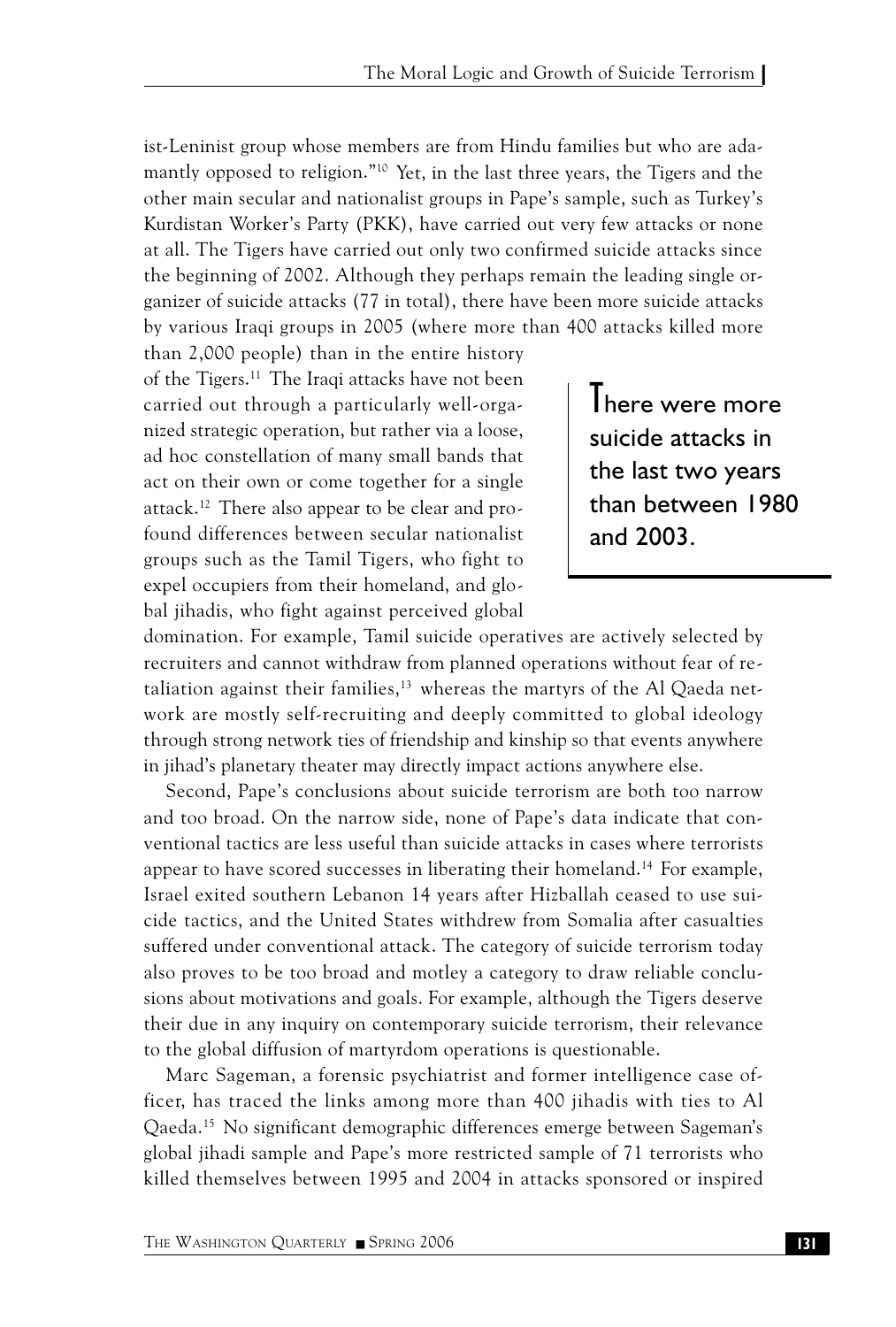by Al Qaeda. In other words, there seem to be no reliable differences between jihadi martyrs in particular and jihadis who fight in the name of global jihad more generally.

Third, rather than judging as Pape does the success of suicide tactics primarily by whether the sponsoring organization has helped to expel foreign-

There is a lingering misconception that martyrs are being directed by 'Al Qaeda.'

ers from its homeland, the broader strategic goal that suicide attacks seek may be to increase the sponsoring organization's political "market share" among its own potential supporters, that is, to broaden its political base among the population and narrow popular support for rival organizations.<sup>16</sup> For example, the Hamas campaign of suicide bombings actually caused Israel to reoccupy Palestinian lands during the second intifada and not to withdraw, but levels of popular support for

Hamas increased to rival and at times even surpass support for the Fatahdominated Palestinian Liberation Organization.<sup>17</sup> Inciting the withdrawal of foreign forces is only one means of accomplishing that goal. Thus, the net effect of the suicide attacks was not to expel foreign forces but to increase the appeal of Hamas. Similarly, the net result of the September 11 attacks was substantially greater U.S. and foreign intervention in Muslim territories, although Al Qaeda's profile rose to the top of the global jihadi ranks.

Fourth, Pape's argument that suicide terrorism is unrelated or only marginally related to Salafi ideology employs an unfounded inference. Salafis believe that the *hadith* (oral traditions) and literal readings of the Qur'an are sufficient guides for social law and personal life. The most militant among them, the jihadis, believe that all contemporary majority-Muslim countries with the exception of Afghanistan under the Taliban have strayed from the true path of Islam and that the only way back is through violent jihad. Pape relies on statistics to show that "the presence of [U.S.] military forces for combat operations on the homeland of suicide terrorists is stronger than Islamic fundamentalism in predicting" whether someone will become an Al Qaeda suicide terrorist.18 According to Pape's analysis, nearly one-third of Pakistan's 150 million people are estimated to be Salafi, but the country has produced only two suicide terrorists, whereas Morocco has no Salafis, according to a single secondary source from 1993, but has produced 12 suicide terrorists.

Some of these statistics can be contested, whereas others need to be updated. For example, although Salafism may still lack wide popular support in Morocco, its appeal has grown steadily among the discontented in that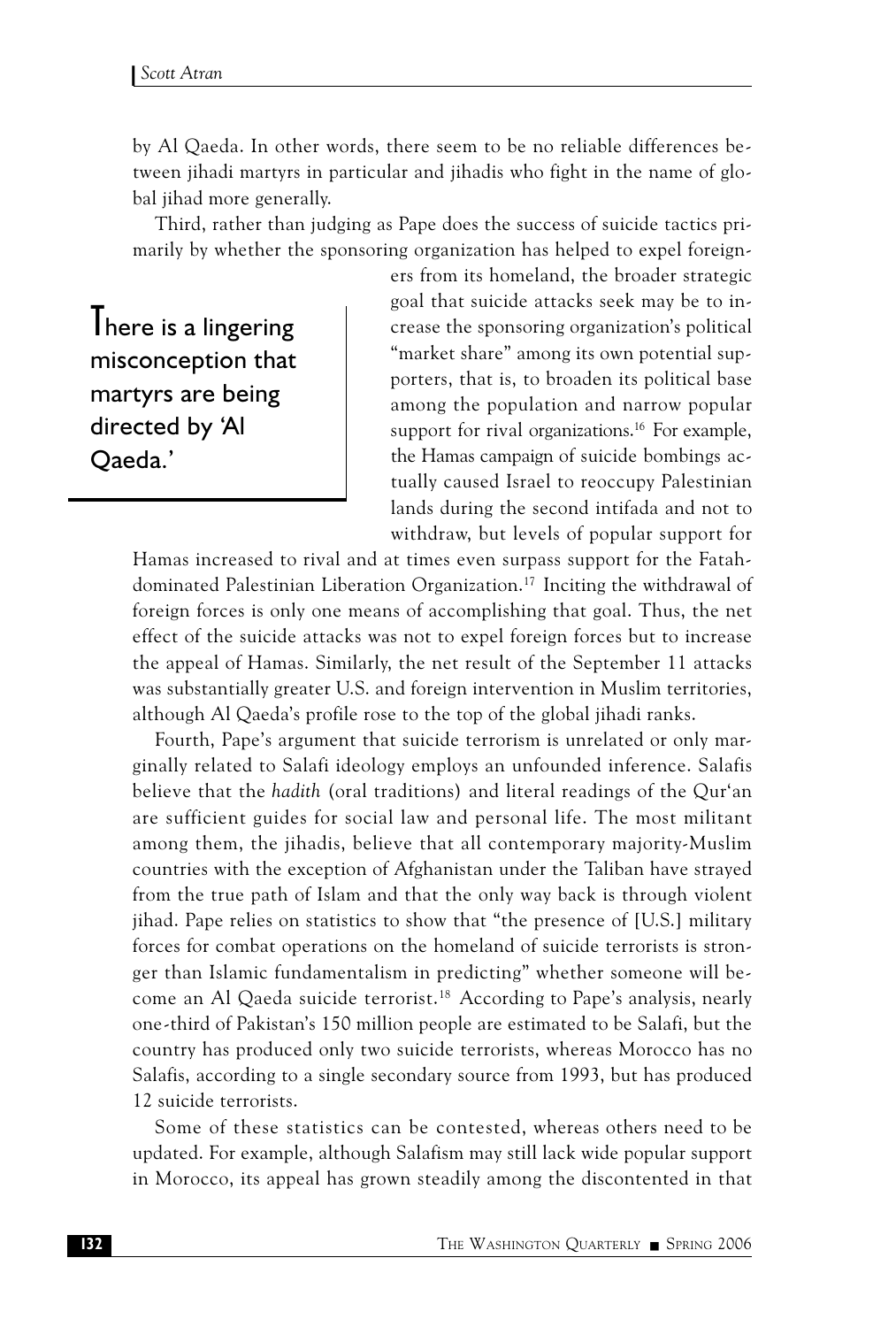country since the 1970s and especially after the return of the Afghan alumni in the 1990s.19 By the end of 2004, Pakistan had at least 10 suicide bombers in the country, apart from the dozens of suicide terrorists from Pakistan's Kashmiri groups that profess allegiance to global jihad. Similarly, the number of suicide terrorists in heavily Salafi Egypt has quadrupled over the figure presented in Pape's 2003 tables and has more than doubled in Indonesia. Uzbekistan, which had six suicide bombers in 2004 and which Pape listed as having no Salafi population, in fact has large numbers of mostly urban youth who now sympathize with Hizb ut-Tahrir, a radical Islamist movement

largely unknown in Central Asia before the mid-1990s, whose proclaimed goal is jihad against the United States and the overthrow of existing political regimes and their replacement with a caliphate run on Salafi principles.

As a causal variable, however, "Salafi population in country of origin" is largely irrelevant to what is happening in the world today. Even if the sample's statistical reliability were to hold up for the years that Pape surveyed,

Most jihadis follow kin and colleagues more than they do orders from afar.

suicide terrorism is a rapidly moving phenomenon that still involves relatively small numbers, the significance of which can shift dramatically in a relatively short period of time. Indeed, there were more suicide attacks in the last two years, roughly 600, than in Pape's entire sample between 1980 and 2003. The British-born bombers who attacked London in 2005 or the Malaysians who likely planned the latest Bali bombing belong to the fringe of a large and growing Muslim diaspora.

This changing jihadi landscape is revealed in the formation of the cell responsible for the 2004 Madrid train bombings. As early as October 2002, the substitute imam of the Takoua Mosque in Madrid was informing Spanish police under the codename "Cartagena" that a band of friends, unhappy with the mosque's seemingly moderate preachings, had begun calling themselves Al Haraka Salafiya (The Salafi Movement). According to Cartagena, they met "clandestinely, with no regularity or fixed place, by oral agreement and without any schedule, though usually on Fridays." Soon, the informal group of mostly homesick Moroccan descendants and émigrés "reached the conclusion that they had to undertake jihad." By November 2002, opinion within the group began to shift against "going to other countries to undertake jihad, when operations were possible in Morocco and Spain."20 A detailed action plan only began to coalesce later the following year, however, around the time the Internet tract "Iraqi Jihad, Hopes and Risks" began to circulate a call for "two or three attacks … to exploit the coming general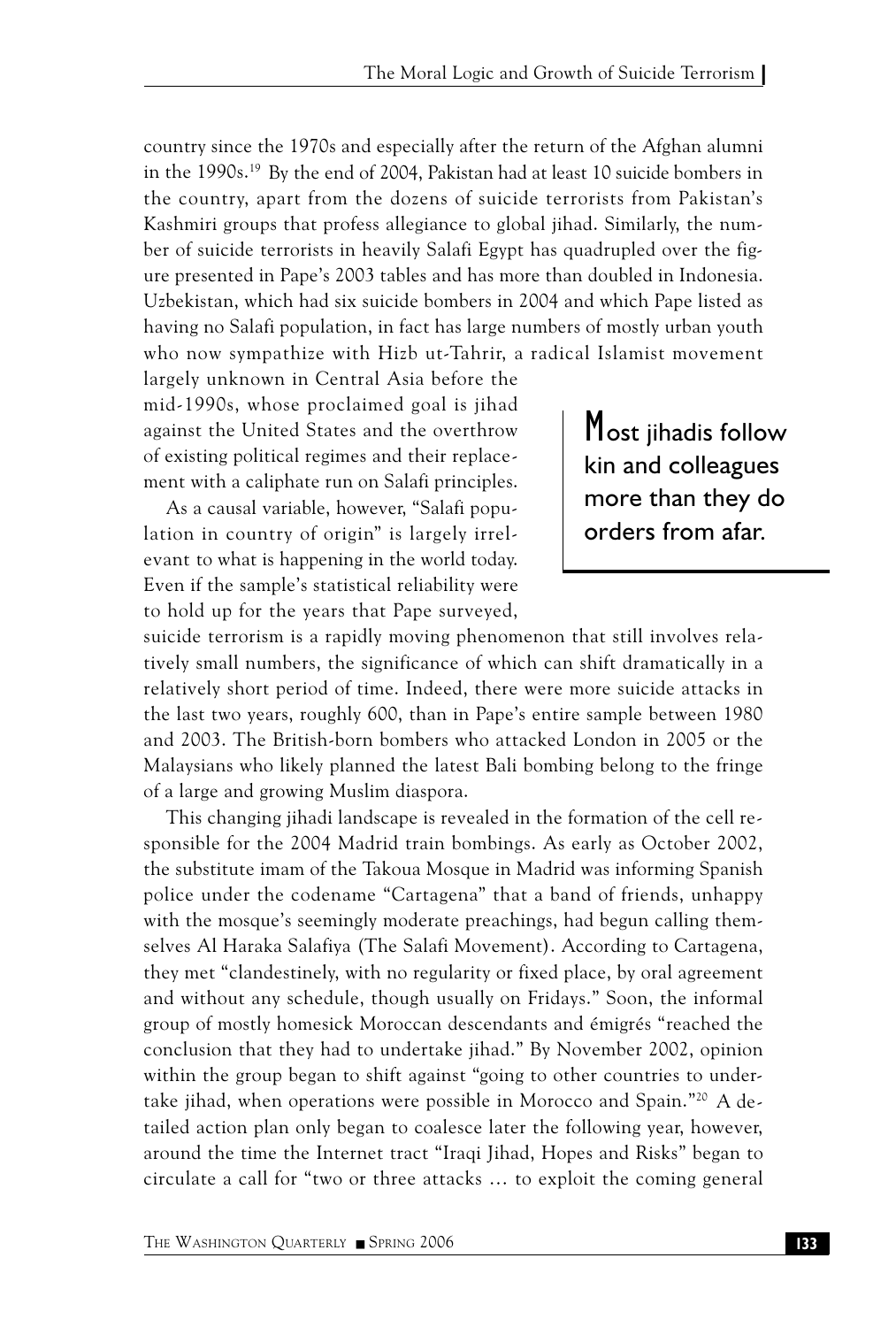elections in Spain in March 2004" on the Global Islamic Media Front Web site, $21$  to which the Madrid plotters had been systematically logging on since the spring of 2003. The police reports show that targeting trains to force Spain out of the coalition in Iraq was only a late goal emanating from an informal network dedicated to the simple but diffuse project of undertaking jihad to defend and advance a Salafist vision of Islam.

When Egyptian Bedouin are dying to kill European tourists and the Egyptians who cater to them; when British citizens blow themselves up along with other British because of the country's involvement in Iraq and Afghanistan; when jihadis exclusively target co-religionists linked to the secular government in Bangladesh, which is not a particularly close friend of the United States or its allies; when Malaysian bombers kill Australians and Balinese Hindus in Indonesia as "self-defense" in a "clash of civilizations" between Islam and the United States;<sup>22</sup> and when Arabs from more than a dozen countries rush to embrace death in Iraq in order to kill Shi'as, who are probably more supportive of Iran than they are of the United States, it is quite a stretch to identify the common thread as a secular struggle over foreign occupation of a homeland, unless "secular" covers transcendent ideologies, "foreign occupation" includes tourism, and "homeland" expands to at least three continents.

#### **Al Qaeda as Bogeyman**

Attributing the motivations to narrowly expelling foreign forces is not the only common misconception about today's suicide terrorists. There is a preferred interpretation and lingering misconception among leading pundits and politicians that contemporary martyrs around the world are being directed and organized by a specific "Al Qaeda" group. Al Qaeda leaders and operatives, they claim, are behind the coordinated bombings in London, Egypt, Iraq, and elsewhere. Yet, remnants of the mostly Egyptian hardcore around bin Laden have not managed a successful attack in three years, since the bombing in Djerba, Tunisia, in October 2002. In fact, they do not even know who many of the new terrorists are, much less be able to communicate with and direct them reliably.

Whither Al Qaeda? Only after the embassy bombings in Africa in 1998 did U.S. officials or anyone else begin referring to Al Qaeda as a worldwide terrorist organization led by bin Laden. It came from the somewhat contradictory testimony in *United States vs. Usama Bin Laden, et al.* in U.S. federal court in New York that same year. One detainee, Khalfan Khamis Mohamed, claimed never to have heard of an "Al Qaeda" group but recognized the term as a way of carrying out militant actions. Another, Jamal Ahmed Al-Fadl, said "the Al Qaeda group" had existed since "around '89."23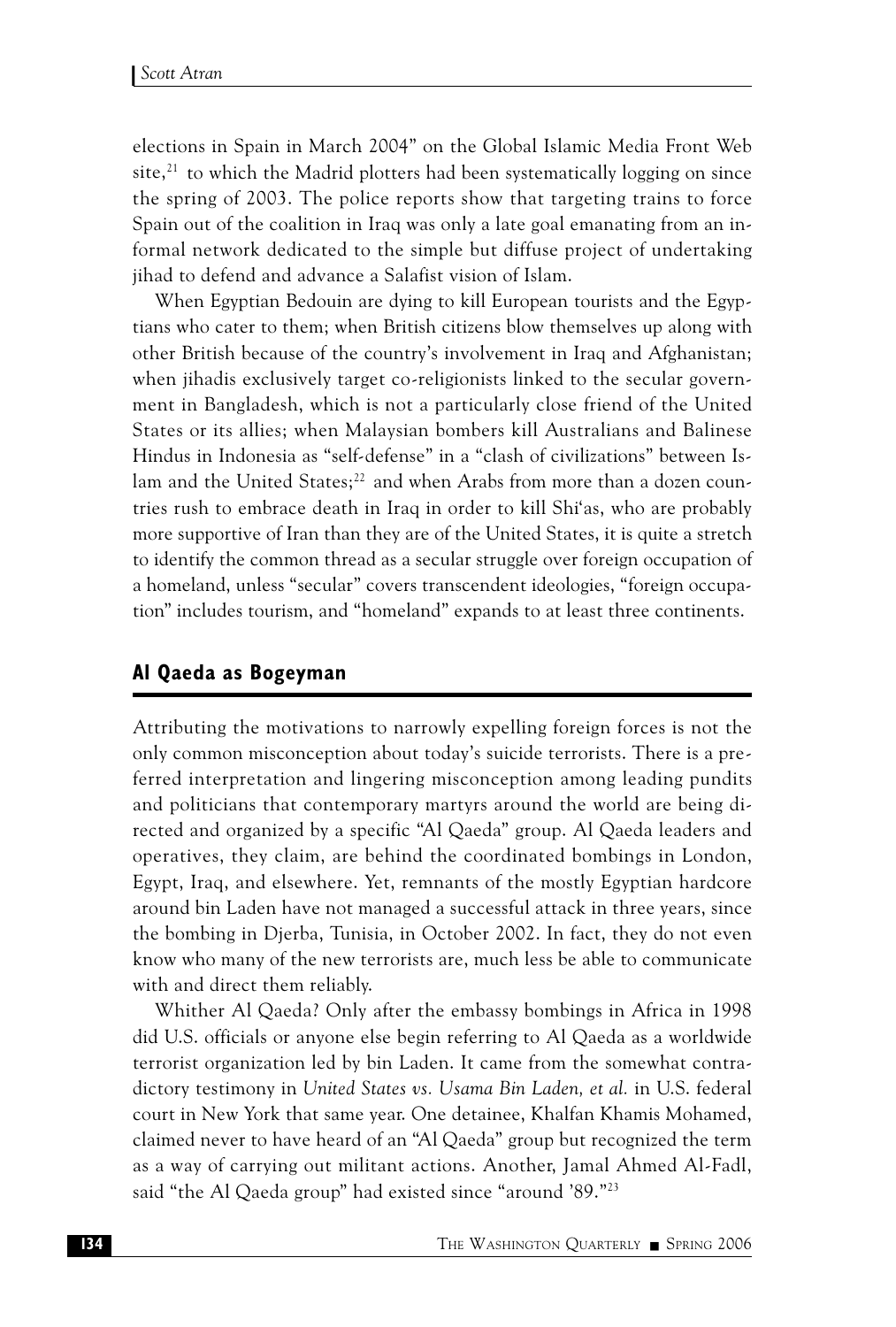Especially after the September 11 attacks, nationalist Islamist movements from Morocco to Indonesia, which had jealously guarded their independence, spiritually united under the Al Qaeda logo. Intense public attention on Al Qaeda encouraged homegrown groups only tenuously connected with bin Laden, if at all, to claim responsibility for attacks in Al Qaeda's name, to be taken more seriously both by friends and foes. Abu Mus'ab Al-Zarqawi's Iraq-based jihadi group, whose violent, anti-Shi'a policy was never bin Laden's, is a good example.

"Al Qaeda" terrorist actions are now chiefly executed by self-forming cells of friends that swarm for attack, then disappear or disperse to form new swarms. Independent studies by Nixon Center scholar Robert Leiken<sup>24</sup> and Sageman show that more than 80 percent of known jihadis currently live in diaspora communities, which are often marginalized from the

It is nonsense to claim that terrorists simply want to annihilate Western civilization.

host society and physically disconnected from each other. Similar to the decentralized anarchist movement that terrorized the world a century ago, most jihadis follow kin and colleagues more than they do orders from afar. Their difficult-to-penetrate social networks consist of about 70 percent friends and 20 percent family.<sup>25</sup>

Yearning for a sense of community and a deeper meaning in life, small groups of friends and family from the same area "back home" bond as they surf Islamist Web sites and seek direction from Al Qaeda's inspiration.<sup>26</sup> In the last five years, Web sites carrying Islamist messages have increased from less than 20 to more than  $3,000$ ,<sup>27</sup> with about 70 avowedly militant sites collectively forming a virtual jihadi university. In fact, an October 2005 posting by Ahmad Al-Wathiq bi-Llah, "deputy general emir" of the Al-Zarqawi–affiliated Global Islamic Media Front, reissued a 2003 announcement for the "Al Qaeda University of Jihad Studies … a tangible reality for the enemies of the Nation and the Faith; a decentralized university without geographical borders, present in every place."28 "Graduates," he explains, pass through "faculties" that advance the cause of a global caliphate through morale boosting and bombings and specialize in "electronic jihad, media jihad, spiritual and financial jihad."

Although veteran jihadis may sometimes help trigger the newer groups into action, even information for the do-it-yourself explosives used in the Madrid and London bombings is available on the Internet.<sup>29</sup> As in the case of the Madrid train bombers, even if all of the plotters are caught or kill themselves, it need not affect the ability of other groups to self-organize and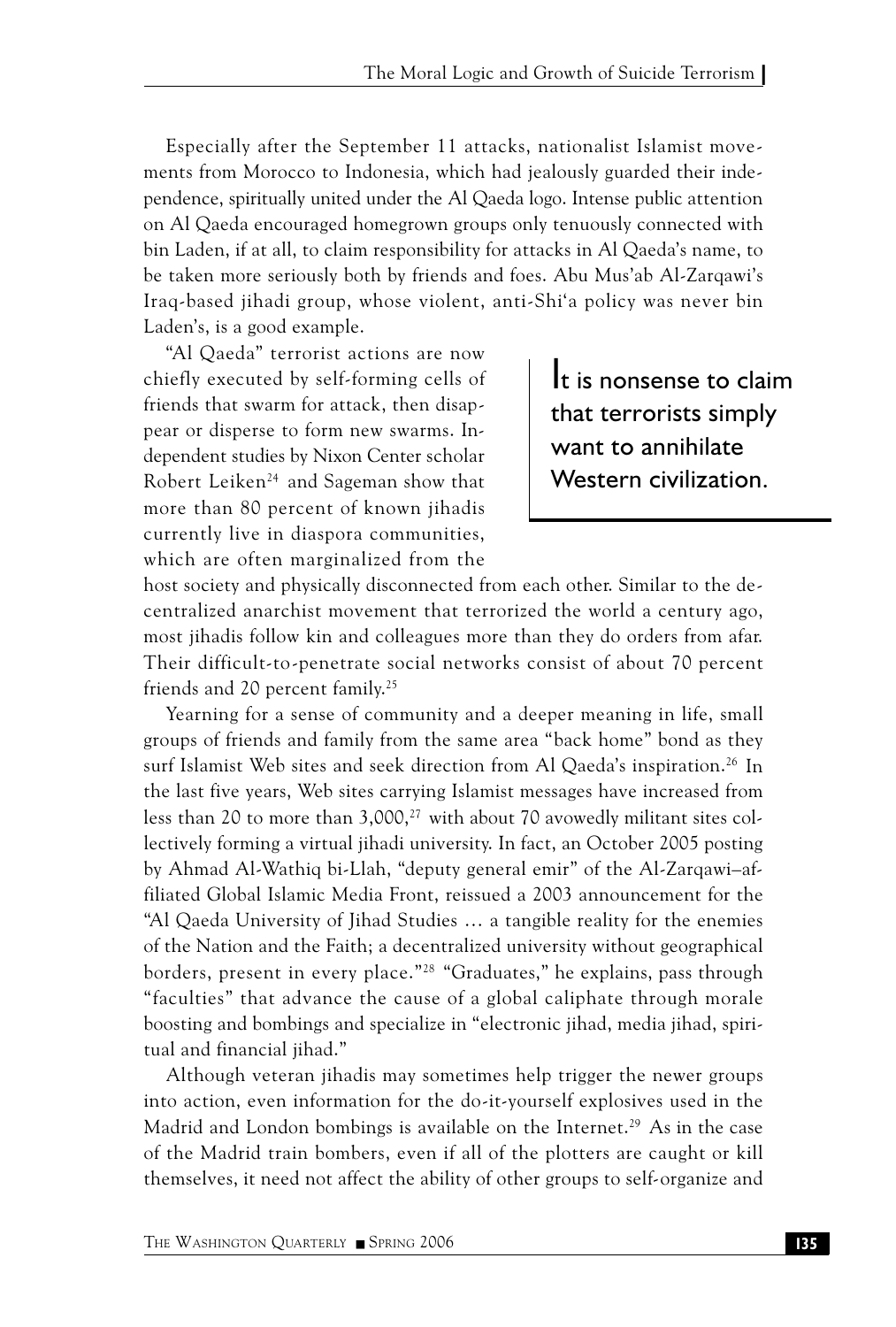stay motivated so that the movement does not die with them. The December 2003 Internet tract that foreshadowed the Madrid bombings inspired attacks that would force Spain's withdrawal from Iraq as a way to generate "huge pressure on the British presence, which [Prime Minister] Tony Blair could not overcome."30 When Blair did not follow suit, however, it appears that a mix of homegrown talent—three cricket friends of Pakistani origin: one married, one in college, one "born again," later joined by a convert fused by foreign-born incitement bombed London to press matters. Web sites such as that of the Global Islamic Media Front<sup>31</sup> that host these tracts have become the new organizational agents in jihadi networks, replacing physical agents such as bin Laden. Even functioning central actors such as Zarqawi are effectively only co-leaders with the media sites that increasingly control the distribution of knowledge and resources.

The edited snippets and sound bites favored by today's mass media have been used with consummate skill by jihadi leaders and ideologues, beginning with bin Laden himself. As a result, deeply local and historically nuanced interpretations of religious canon have been flattened and homogenized across the Muslim world and beyond, in ways that have nothing in particular to do with actual Islamic tradition but everything to do with a polar reaction to perceived injustice in the prevailing unipolar world. At the same time, the historical narrative, however stilted or fictitious, translates personal and local ties within and across small groups into a profound connection with the wider Muslim community (*ummah*).

### **Jihadis Are Not Nihilistic (Even If Apocalyptic)**

A third misconception is that those who carry out attacks in the name of Al Qaeda or through its inspiration do so mostly because the terrorist is desperate or a nihilist who, in the words of President George W. Bush, "hates freedom, rejects tolerance, and despises dissent" and wants only to replace the current mildly corrupt and undemocratic regimes with the terrorist's own far more authoritarian and arbitrary form of "evil."32 This is the thesis of the U.S. leadership.<sup>33</sup> It is hopelessly tendentious and willfully blind.<sup>34</sup>

It is nonsense to claim that Al Qaeda and its sympathizers have no morality and simply want to annihilate Western civilization. In general, charges of nihilism against an adversary usually reflect ignorance of the adversary's moral framework or an attempt publicly to cast it as simply evil to mobilize domestic support for war. Even bin Laden has never preached destruction of Western culture or else, as he has taunted, "Why didn't we attack Sweden?"35 At every turn, bin Laden has earnestly sought moral justification for Al Qaeda's actions and demands.<sup>36</sup> This includes his invocation of a fatwah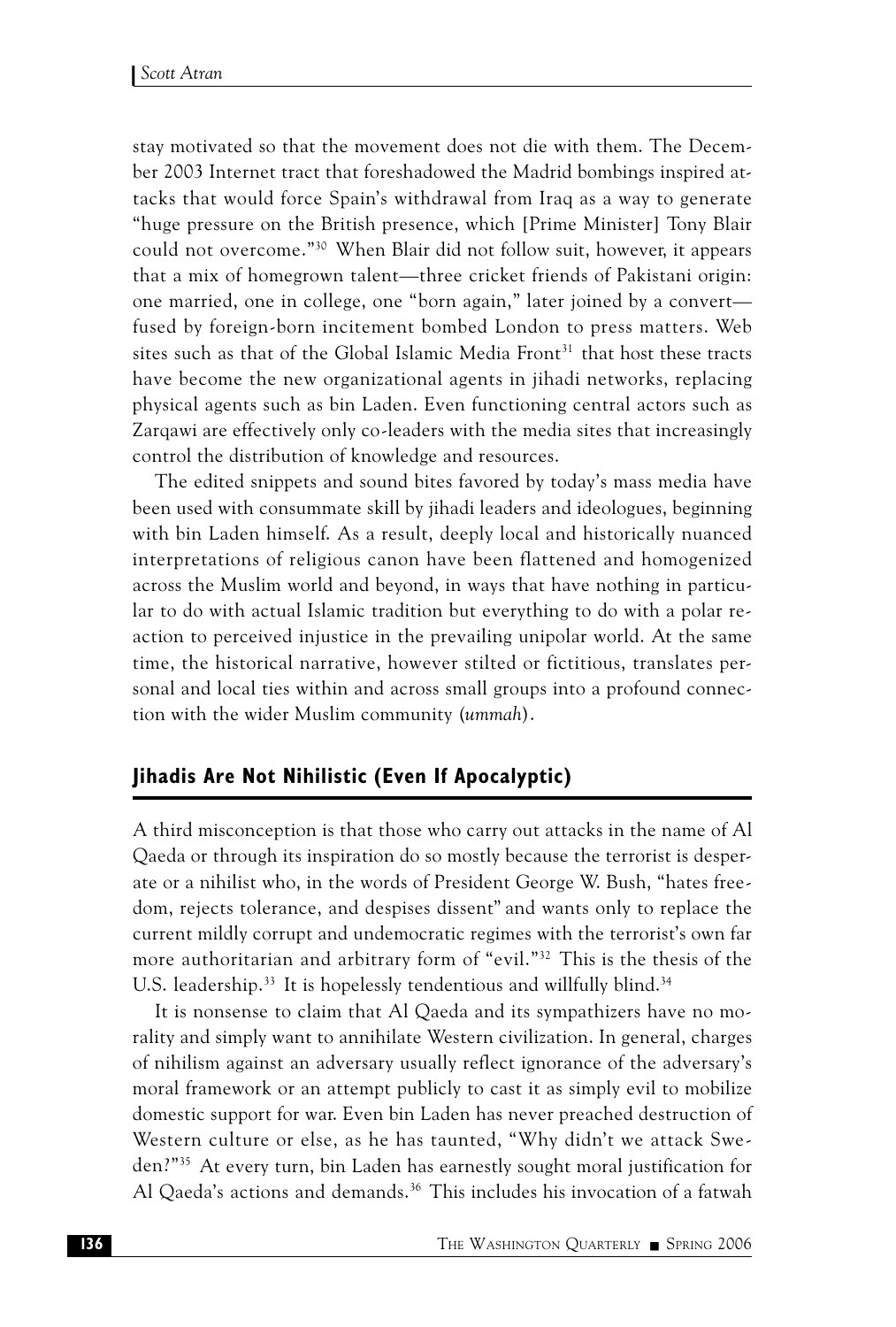published in May 2003 by radical Saudi cleric Hamid bin Al-Fahd permitting the use of nuclear weapons to inflict millions of casualties on the United States, unless Washington changes its foreign policy toward the Middle East and elsewhere in the Muslim world.37

One important post–September 11 development in global network jihad is that Al Qaeda splinters no longer consider themselves to be territorially rooted in supporting populations. Unconstrained by concrete concerns for

what will happen to any population that supports them, deracinated jihadis can conceive of any manner of attack, including one leading to fulfillment of Al-Fahd's apocalyptic vision. Al Qaeda deputy Ayman Al-Zawahiri continues to urge jihadis everywhere to inflict the greatest possible damage and maximum casualties on the West, regardless of the time and effort required or of the immediate consequences.

The key is *not* to change deeply held religious beliefs, but to channel them.

To some extent, organizations that sponsor suicide terrorism are motivated to fight policies they abhor by hard-nosed calculations of the material costs and benefits associated with martyrdom actions. Al-Zawahiri argues in his "testament," *Knights Under the Prophet's Banner*, that "[t]he method of martyrdom operations [i]s the most successful way of inflicting damage against the opponent and the least costly to the mujahideen in casualties."38 Increasing their organization's political market share, jihadi leaders point to the sacrifice of their best and brightest as signals of their costly commitment to their community. In September 2004, Sheikh Hamed Al-Betawi, a spiritual leader of Hamas, told me that "[o]ur people do not own airplanes and tanks, only human bombs. Those who undertake martyrdom actions are not hopeless or poor, but are the best of our people, educated, successful. They are intelligent, advanced combat techniques for fighting enemy occupation."39

Yet, according to Harvard political scientist Jessica Stern, who has interviewed terrorists and those who sponsor them, holy wars are dependent first and foremost on redressing a deep pool of perceived humiliation, not just on military occupation per se and certainly not on simply nihilistic grounds.<sup>40</sup> Al-Zawahiri decries globalization, including tourism, as cultural domination that degrades Muslims. Groups claiming responsibility for the July 2004 suicide bombings of hotel and market areas in Sharm el-Sheikh, Egypt, for example, did not simply wish to purge Egypt of foreign influence. Rather, the plotters or those sympathetic to them considered "that this operation was in response to the crimes committed by the forces of international evil, which are spilling the blood of Muslims in Iraq, Afghanistan and Chechnya."41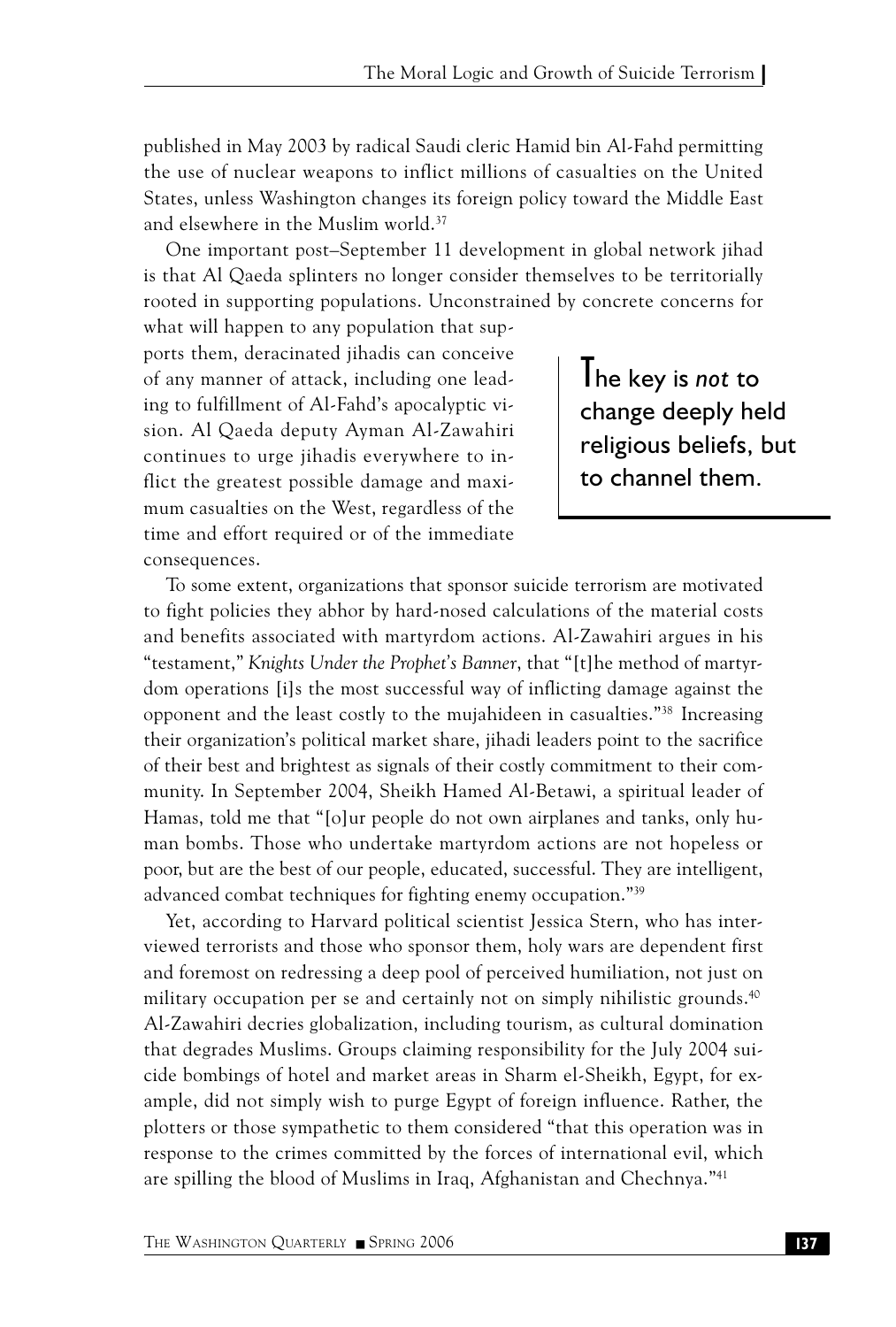Inspiration for targeting tourists can be found in the recent online musings of Abu Mus'ab Al-Suri, the new global jihadi Web "star" and principal theoretician of "leaderless resistance,"42 who sets a top priority of targeting Western tourists.<sup>43</sup> This tactic, initiated by Zawahiri, has become a mainstay of suicide attacks linked to Al Qaeda's primary ally in Southeast Asia, Jemaah Islamiyah (JI), most recently with the September 2005 Bali bombings. JI lieutenant Riduan Isamuddin, also known as Hambali, first de-

We can no longer ignore the moral values and group dynamics that drive suicide terrorism.

cided to intervene in a local dispute between Muslims and Christians in the remote Indonesian Maluku islands to extend his brand of jihad to all of Indonesia and then, after the September 11 attacks, to globalize the jihad by enlisting suicide bombers to hit Western targets and interests, including the 2002 Bali bombings that killed more than 200, mostly tourists, and the 2003 attack on Jakarta's J.W. Marriott hotel.

In Iraq, the theme of humiliation, such as well-publicized U.S. military actions at Abu Ghraib prison, is important to understanding the Islamists' rage. As an observation from interviewing terrorists and those who inspire and care for them, individuals who opt for suicide attacks often seem motivated by values and small-group dynamics that trump rational self-interest. Violation of such values leads to moral outrage and seemingly irrational vengeance ("get the offender, even if it kills us"). Adherence to sacred values, which provides the moral foundations and faith of every society or sect that has endured for generations,<sup>44</sup> ultimately leads to perceived moral obligations that appear to be irrational, such as martyrdom.45 One is obliged to act "independently of the likelihood of success,"46 as in acts of heroism or terrorism, because believers could not live with themselves if they did not.

When our research team interviews would-be suicide bombers and their sponsors and when we survey their supporters, for example, Hamas students or students in Indonesian madrassas that have produced suicide bombers, we pose questions such as, "What if your family were to be killed in retaliation for your action?" or "What if your father were dying and your mother discovered your plans and asked you to delay until the family could recover?" Almost all answer along the lines that, although duty to family exists, duty to God cannot be postponed. The typical response to the question "What if your action resulted in no one's death but your own?" is, "God will love you just the same." When I posed these questions to the alleged emir of JI, Abu Bakr Ba'asyir, in Jakarta's Cipinang prison in August 2005, he re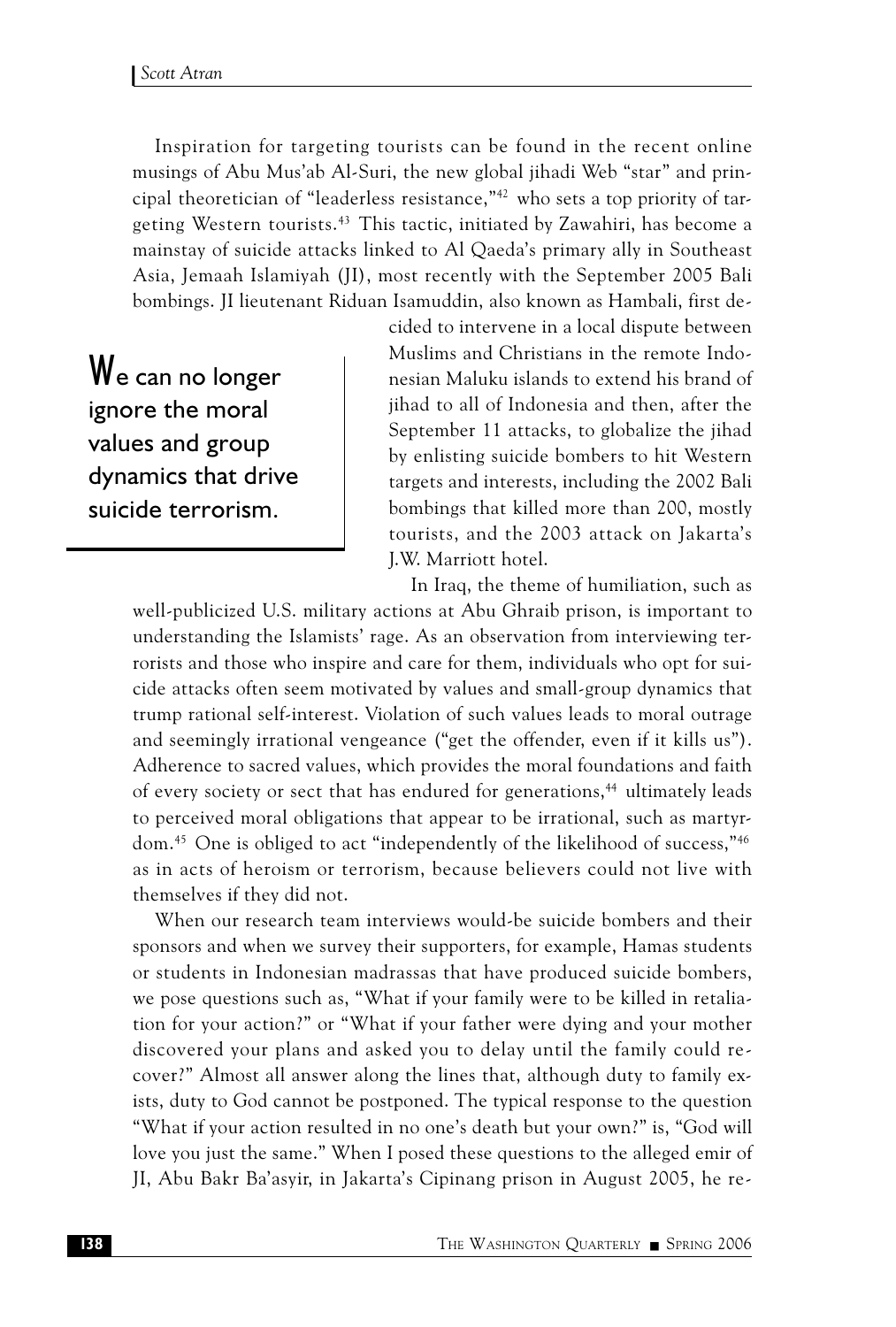sponded that martyrdom for the sake of jihad is the ultimate *fardh 'ain*, an inescapable individual obligation that trumps all others, including four of the five pillars of Islam (pilgrimage, almsgiving, fasting, prayer). This is a radically new interpretation of Islam, where only the profession of faith in Allah and his prophet counts as equal to jihad. What matters for Ba'asyir, as for most would-be martyrs and their sponsors whom I have interviewed, is the martyr's intention and commitment to  $God.^{47}$  It is inspired by love of one's group and by rage at those who would humiliate it, but certainly not blind rage.

The power of faith is something many understand at home but few deem worthy of consideration for enemies abroad. Yet, responses from jihadis, as well as their actions, suggest that sacred values are not entirely sensitive to standard political or economic calculations regarding costs or payoffs that come with undertaking martyrdom actions, nor are they readily translatable from one culture to another. Especially in Arab societies, where the culture of honor applies even to the humblest family as it once applied to the noblest families of the southern United States,<sup>48</sup> witnessing the abuse of elders in front of their children, whether verbal insults at roadblocks or stripdowns during house searches, indelibly stains the memory and increases popular support for martyrdom actions.<sup>49</sup> This can be true even if the person is witness only to an injured party living thousands of miles away, for example, an Indonesian observing events in the Palestinian territories on television or though the Internet. What may be considered standard police practice in the United States may warrant undying calls for revenge in another society. Moreover, when sacred values are at stake, traditional calculations of how to defeat or deter an enemy, for example, by invoking a democratic vote, providing material incentives to defect, or threatening massive retaliation against supporting populations, might not succeed.

## **Policy Implications: Responding Transnationally**

Despite common popular misconceptions, suicide terrorists today are not motivated exclusively or primarily by foreign occupation, they are not directed by a central organization, and they are not nihilistic. Most suicide terrorists today are inspired by a global jihadism which, despite atavistic cultural elements, is a thoroughly modern movement filling the popular political void in Islamic communities left in the wake of discredited Western ideologies co-opted by corrupt local governments. Appeals to Muslim history and calls for a revival of the caliphate are widespread and heartfelt. To some extent, jihadism is also a countermovement to the ideological and corresponding military thrust ensconced, for example, in the *National Security Strategy of the United States*, which enshrines liberal democracy as the "single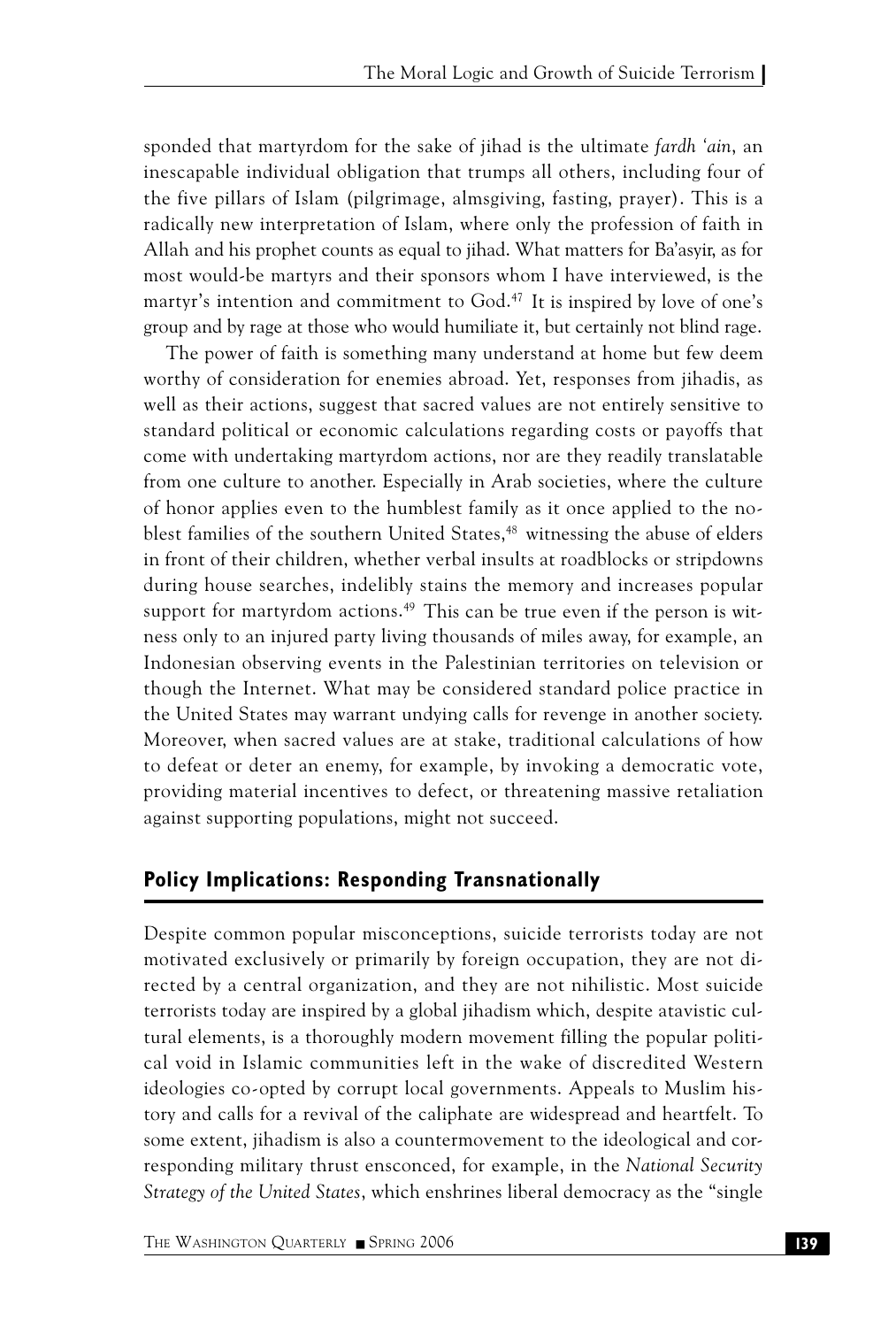sustainable model of national development right and true for every person, in every society—and the duty of protecting these values against their enemies."50

An alternative both to global jihadis and U.S. democracy promoters are those who support a more measured version of realism. This strategy would advocate returning to "offshore balancing," which would shift the burden of and recognition for managing the security of turbulent regions to regional

The policy implications of this change may be as novel as hitherto neglected.

powers.51 Pape favors this approach as the only coherent strategy to minimize suicide terrorism and what it represents: unwanted domination. U.S. military superiority would permit a nod to others' primary interests in a region and help to maintain the latter's spheres of influence, while also allowing surgical interventions in cases where regional affairs got out of hand, for example, if oil supplies were threatened.

Would ending military adventures and support for corroded, undemocratic regimes, as Pape's analysis suggests, end the menace from suicide attack? As a long-term strategy, ending belligerent intervention in other people's affairs is likely a sound suggestion. In the short term, however, the link between ceasing military intervention and terminating suicide terrorism is less compelling. Simply exiting Iraq or Afghanistan today would not likely solve matters. Because the United States was not involved in Iraq or Afghanistan at the time, they could not have figured into the motivations for the September 11 attacks or earlier Al Qaeda suicide operations. After Spain's exit from Iraq, the threats to that country from jihadi terrorists did not abate: a subsequent bomb plot against a highspeed train to Toledo, as well as a plot by an independent Algerian cell to blow up the Madrid office of an antiterrorism judge, were both foiled by authorities, but they existed. Even the fact that the United States has largely withdrawn its military forces from Saudi Arabia seems to have done absolutely nothing to appease bin Laden. Moreover, his sympathizers see this as a concession, perhaps even inciting further attacks.

Both the realist and idealist approaches focus on the increasingly transected nation-state system, that is, on building nations or maintaining alliances among states. The problem, however, is transnational, and the solutions are not likely subject to any sovereign control, even that of the United States. What may be needed are new and varied forms of transnational associations that reach across cities and cyberspace, where decisions by and interactions among states represent only one of several possible dimensions. How, then,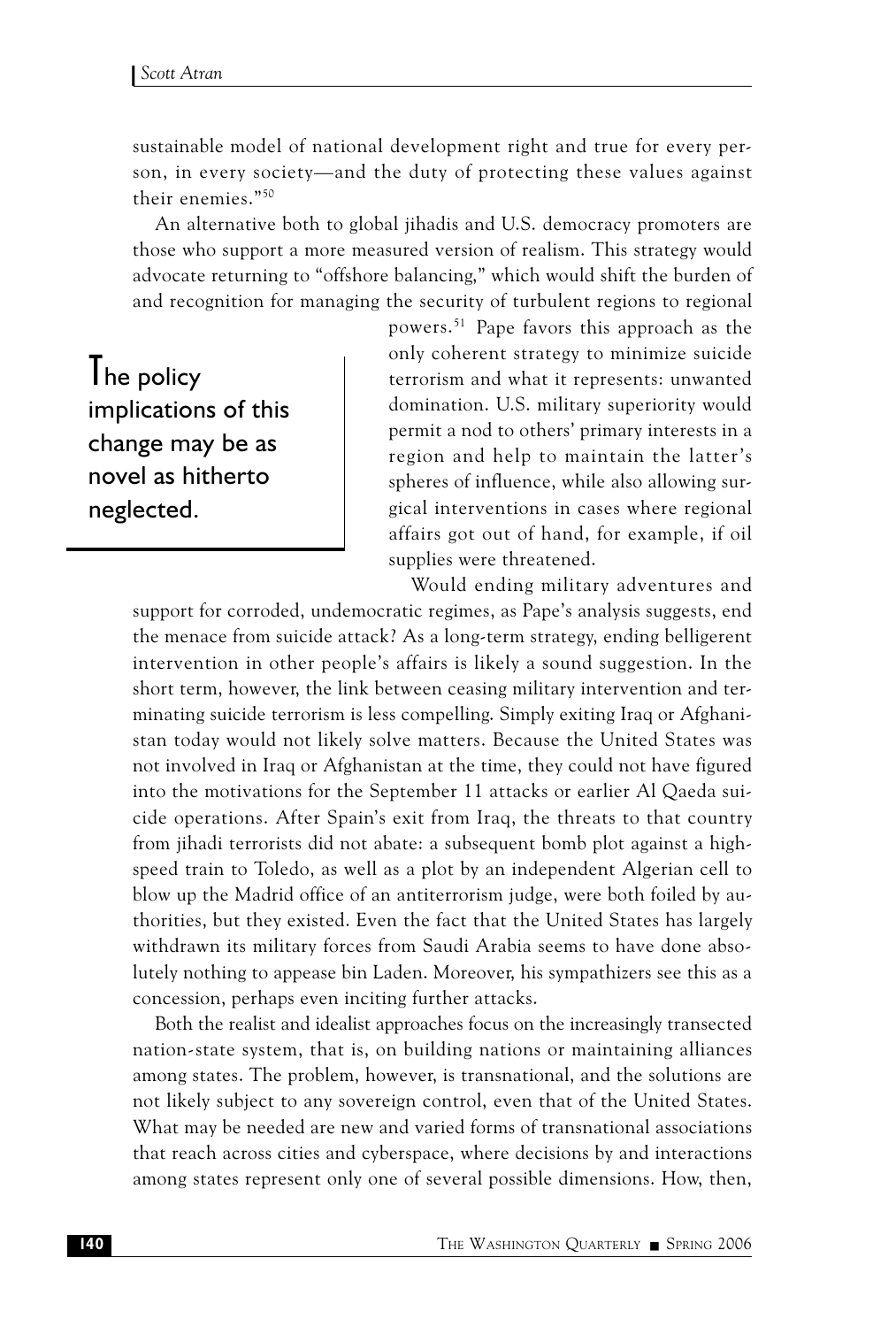to deal with this deeply faith-inspired, decentralized, and self-adjusting global jihadi "market," where any small group of friends can freely shop for ideas or even for personnel and materials and any can inflict such widespread damage? A successful counterstrategy would have to act on at least three different levels: changing the motivations of potential recruits, disrupting sponsors' organizations, and undermining popular support.

#### **RECRUITS: FORGET THE PROFILES, UNDERSTAND THE CELLS**

In targeting potential recruits for suicide terrorism, it must be understood that terrorist attacks will not be prevented by trying to profile terrorists. They are not sufficiently different from everyone else. Insights into homegrown jiahdi attacks will have to come from understanding group dynamics, not individual psychology. Small-group dynamics can trump individual personality to produce horrific behavior in otherwise ordinary people.

Most jihadi cells are small in number, with eight members being most common.52 Although the members of each cell usually show remarkable homogeneity within the group (age, place of origin, residence, educational background, socioeconomic status, dietary preferences, etc.), there is little homogeneity across the jihadi diaspora. This renders attempts at profiling practically worthless. Cells are often spontaneously formed and self-mobilizing, with few direct physical contacts with other cells. Radicalization usually requires outside input from and interaction with the larger jihadi community. The Internet is taking over from the hands-on gurus of global jihad in radicalizing friends into pseudo-families for whom they will give their lives. Without the Internet, the extreme fragmentation and decentralization of the jihadi movement into a still functioning global network might not be possible.

This requires the careful monitoring rather than simple removal of existing jihadi Web sites. What is needed is a subtle infiltration of opportunities to create chat rooms, as well as physical support groups, which advance causes that can play to jihadi sentiments but that are not destructive, such as providing faith-based social services. The key is not to try to undermine the sacred values that inspire people to radical action or attempt to substitute one's own preferred values by forceful imposition or through propaganda. Our studies show that such tactics, as well as offers of instrumental incentives such as monetary compensation to forego martyrdom or make peace with an enemy, only incite further moral outrage and extreme behavior.53 Rather, the aim should be to show how deeply held sacred values can be channeled into less-belligerent paths. What has struck me in my interviews with mujahideen who have rejected suicide bombing is that they remain very committed to Salafi principles, with firm and deep religious beliefs. Those who seem to succeed best in convincing their brethren to forsake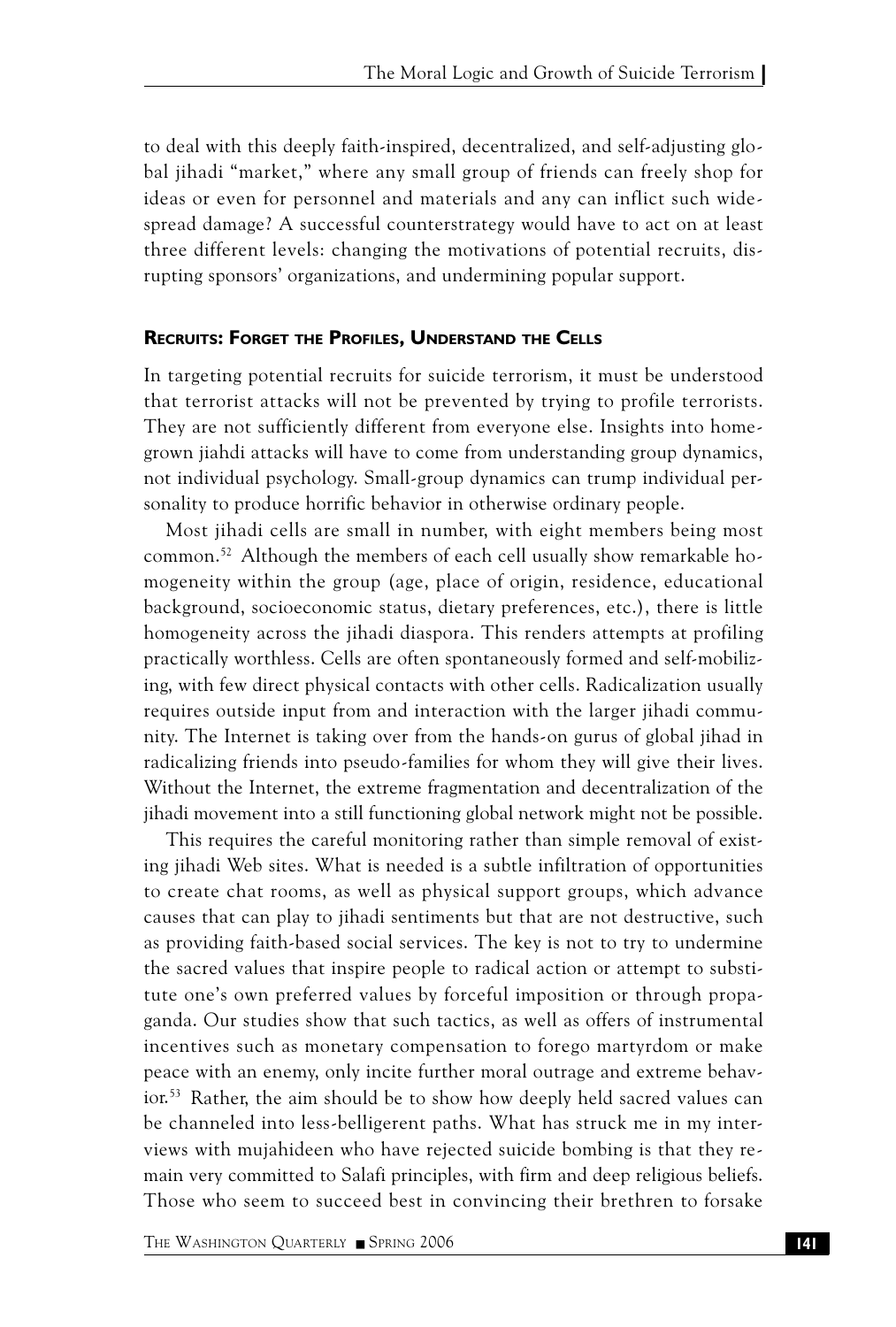wanton killing of civilians do so by promoting alternative interpretations of Islamic principles that need not directly oppose Salafi teachings.

In his recent book, *Unveiling Jemaah Islamiyah*, one of JI's former top leaders, Nasir Abas, refutes what he believes to be a tendentious use of the Qur'an and hadith to justify suicide bombing and violence against fellow Muslims and civilians. (JI, similar to many of the militant Salafi groups that are sympathetic to Al Qaeda, is riddled with internal divisions over the wisdom of killing fellow Muslims and civilians.) "Not one verse in the [Qur'an] contains an order for Muslims to make war on people of another religion," Abas writes, "or that killing women, children and civilians can ever be proper, just or balanced. [The contrary belief] has only created discord in the Muslim community and has led non-Muslims to regard Islam as sadistic and cruel."54 He reasons that the best way to turn altruistic suicide bombers who believe that what they are doing is sacred away from violence may be by religiously promoting competing sacred values, such as spreading the faith and promoting equal economic opportunity, as well as social and political advancement through educational achievement and personal piety. Sincere alternative appeals to sacred values could undermine consensus for violent jihad. The United States and its allies should quietly encourage this process without strangling it in open embrace.

#### **ORGANIZATIONS: DISRUPTING DECENTRALIZED NETWORKS**

In targeting organizations that sponsor suicide terrorism, police action and intelligence are crucial, but the present mode of operations is not encouraging. Although traditionally hierarchical forms of military and intelligence command and control were suitable for large-scale operations against the Taliban and Al Qaeda's global organization, they are patently less effective now, even though classical means are still needed to prevent sanctuaries from reemerging. Impressions, such as the one that Central Intelligence Agency director Porter Goss reaffirmed in his inaugural address before Congress, that some specific group called Al Qaeda is out there planning bigger and better attacks are misleading.<sup>55</sup> Ever more hierarchical and centralized management under a new national intelligence director to deal with increasingly decentralized terrorist networks may also be precisely the wrong way to go. According to former attorney general Edwin Meese, "It [will not] help matters to have a national intelligence director whose job is to prepare briefs to bring to the president every day or simply to coordinate intelligence products. What we could use is a facilitator to bring people and ideas together, not another operative."56

It may take a broad and elastic web of the diverse talent, tolerance, and spare conformity of our democracies, unbound from any nation's hegemony,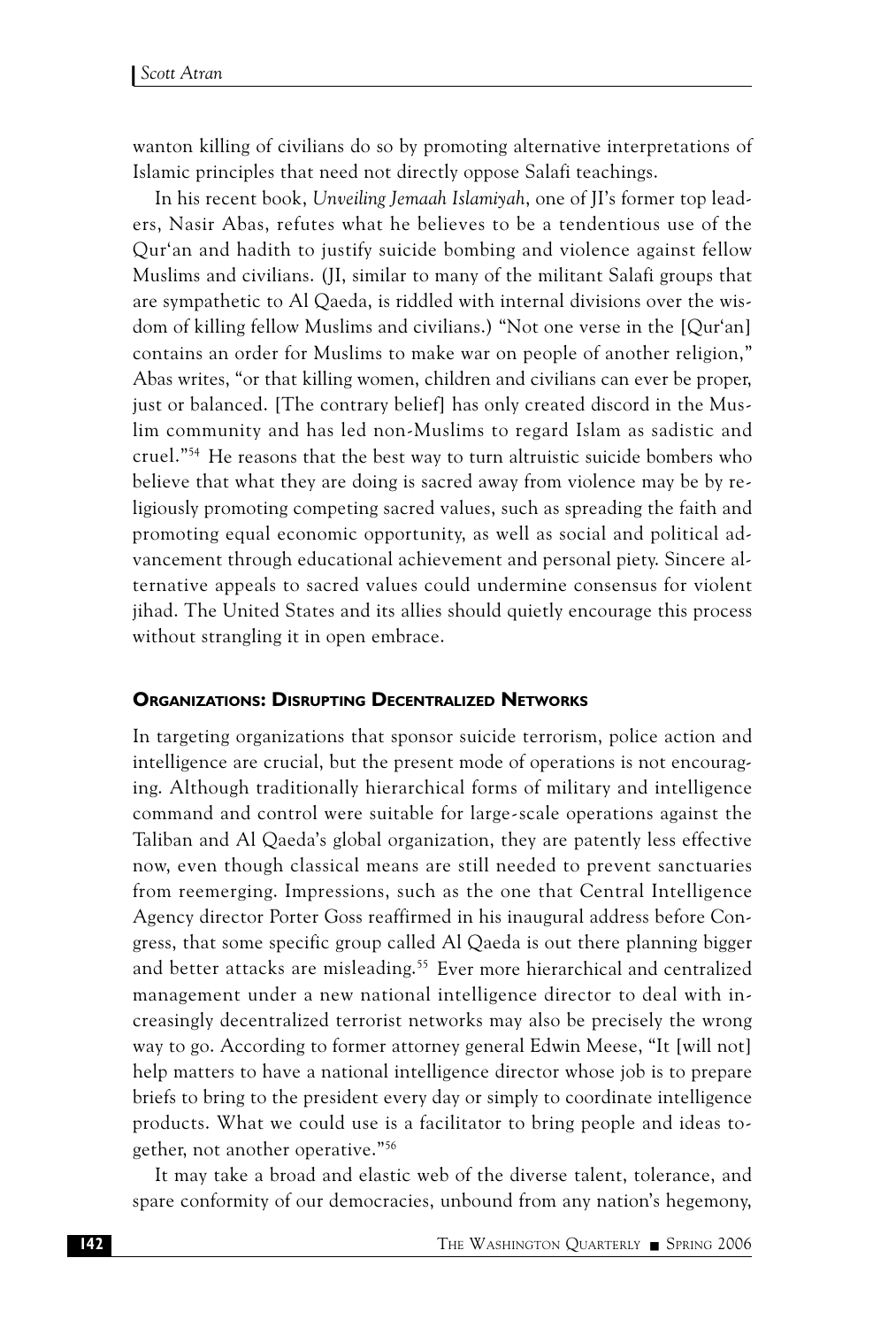calls to ruthlessness, or rigid rules of hierarchy, to snare the virtual hand of born-again jihad that guides suicide missions. Informal bonds may need to grow among diverse experts with idiosyncratic personal skills and the operational branches fighting terrorism, so that a phone call from an expert or operator in one country to another country can trigger specific responses without plodding through official channels—much the way globally networked jihadis now operate. This would help to convert fairly static responses into a dynamic system that would throw open the flow of information that would allow the intelligence and military communities' technological advantages to keep ahead of jihadi innovations without being mired in existing or reformed bureaucracies.

#### **SOCIETY: DIVERTING SYMPATHY FOR MARTYRS**

In targeting popular support for suicide terrorism, it must be understood that terrorists depend, often quite consciously, on prodding those attacked into committing atrocious retaliatory acts, either deliberately or by a willingness to tolerate indefinitely horrific degrees and amounts of collateral damage to innocent bystanders. Historically and today, it is desecration of sacred places and perceived humiliation, even more than death and destruction, that has moved people to embrace violence.<sup>57</sup>

One strategic alternative is for the United States to do more of what it did in Aceh in early 2005 for tsunami victims, providing constructive investments of soft power that can generate longer-term relief from the need to use destructive and usually snowballing forms of hard power.<sup>58</sup> U.S. tsunami relief arguably has been the one significant victory since the September 11 attacks in the struggle to prevent the enlistment of future terrorists for jihad (unfortunately, Kashmiri jihadi groups are the primary providers of assistance to the victims of Pakistan's recent earthquake). According to recent surveys conducted by the Pew Global Attitudes Project, Indonesian views of the United States, which were largely favorable before the U.S. invasion of Iraq, plummeted to 15 percent immediately afterward.<sup>59</sup> Yet, the study shows that, since the rescue and relief role that the United States played in concert with other nations, international associations, and nongovernmental organizations after the tsunami, favorable attitudes toward the United States among Indonesians have risen to 38 percent.<sup>60</sup> Concurrently, popular support for combating terrorism has doubled from 23 percent in 2003 to 50 percent in 2005. Indonesia is now one of the few nations where a majority (59 percent, up from 25 percent in 2003) believes that the United States can act in other nations' interests. Although these polls indicate that popular sentiment remains volatile, the bright side is that such instability suggests that the anti-Americanism that helps sustain the jihadi cult of martyrdom could yet be reversed.

THE WASHINGTON QUARTERLY **BERING 2006**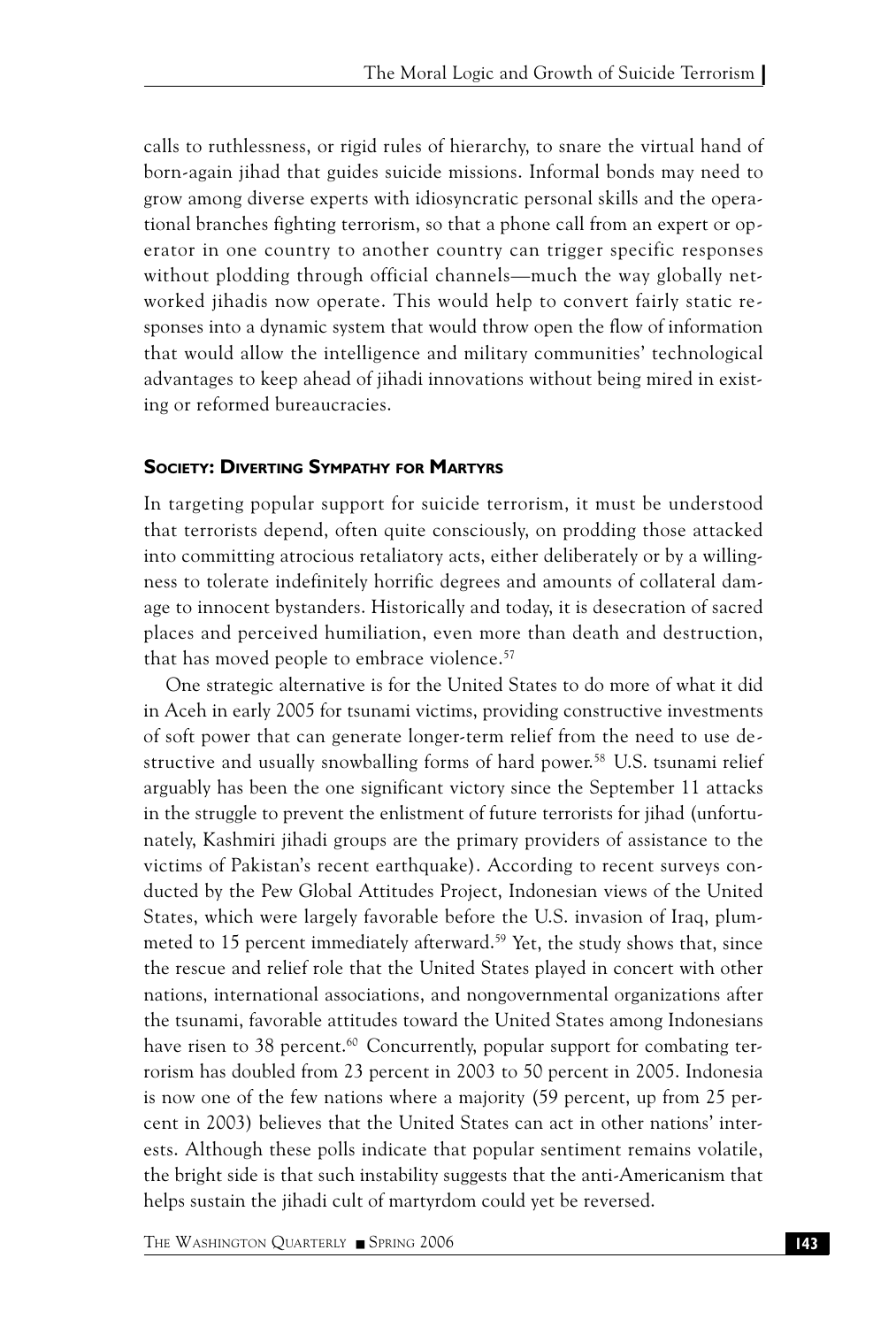## **Embracing Complexity**

Those who believe suicide terrorism can be explained by a single political root cause, such as the presence of foreign military forces or the absence of democracy, ignore psychological motivations, including religious inspirations, which can trump rational self-interest to produce horrific or heroic behavior in ordinary people. Those who believe that some central organization such as the old Al Qaeda directs such suicide terrorists ignore the small-group dynamics involving friends and family that form the diaspora cell of brotherhood and camaraderie on which the rising tide of martyrdom actions is based. Finally, those who simply dismiss jihadis as nihilists risk developing policies based on faulty assumptions that seek to challenge deeply held religious beliefs, rather than more effectively channel them to less-violent expressions.

Simple explanations and solutions, based mostly on familiar research and policy paradigms but no first-hand knowledge or field experience capable of challenging them, may be more appealing and easier to grasp. They are liable to fail, however, because they ignore the underlying moral values and group dynamics that drive jihadis to suicide terrorism. "Know thine enemy" is not a call for therapy but for a better understanding of who out there is dying to kill and why. Understanding that can help decisionmakers devise organizational and ideological solutions to defuse the threat of martyrdom.

#### **Notes**

- 1. Bruce Hoffman, "Security for a New Century," Washington, D.C., September 23, 2005 (briefing for Senate Foreign Affairs Committee staff).
- 2. Scott Atran, "Suicide Terrorism Database, 2004," http://www.sitemaker.umich.edu/ satran/files/suicide terrorism database 2004.xls.
- 3.Neil Macdonald, "Suicide Attack Every Day in the New Iraq," *Financial Times*, July 14, 2005, http://news.ft.com/cms/s/7c74abf8-f495-11d9-9dd1-00000e2511c8.html; Chris Tomlinson, "Fewer Suicide Bombings in Iraq in November," Associated Press, December 1, 2005.
- 4.Jim Giles and Michael Hopkin, "Psychologists Warn of More Suicide Attacks in the Wake of London Bombs," *Nature*, July 21, 2005, pp. 308–309.
- 5.Robert Pape, *Dying to Win: The Strategic Logic of Suicide Terrorism* (New York: Random House, 2005).
- 6.Reuven Paz, "Qa'idat al-Jihad, Iraq and Madrid," *PRISM Special Dispatches on Global Jihad*, March 13, 2004, http://www.e-prism.org/images/PRISM\_Special\_dispatch\_no\_1- 2.pdf.
- 7.Reuven Paz, "Arab Volunteers Killed in Iraq," *PRISM Special Dispatches on Global Jihad*, March 3, 2005, http://www.e-prism.org/images/PRISM\_no\_1\_vol\_3\_- \_Arabs\_killed\_in\_Iraq.pdf.
- 8. For representations of these two poles in the field of terrorism studies, see Marc Sageman, *Understanding Terror Networks* (Philadelphia: University of Pennsylvania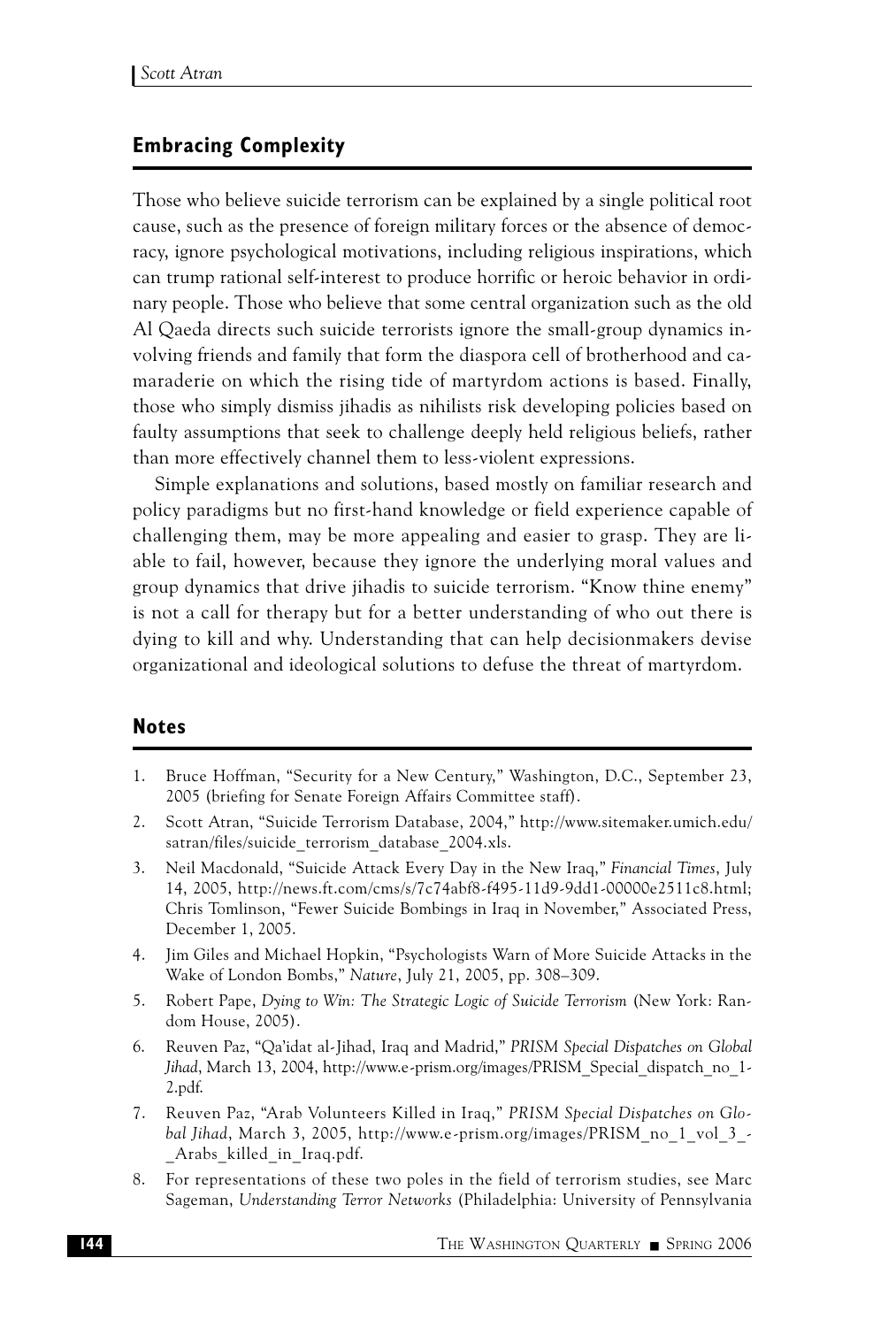Press, 2004); Jessica Stern, *Terror in the Name of God* (New York: HarperCollins, 2003). Both approaches yield important insights that may be enhanced by a coordination of efforts, which our common project with the National Science Foundation aims to accomplish.

- 9.For detailed examples of how cultural reframing of hypotheses can thoroughly undermine the presumed validity of statistical trends, no matter how significant and reliable those trends appear to be, see Scott Atran, Douglas Medin, and Norbert Ross, "The Cultural Mind: Ecological Decision Making and Cultural Modeling Within and Across Populations," *Psychological Review* 112 (2005): 744–776.
- 10.Robert Pape, "Blowing Up an Assumption," *New York Times*, May 18, 2005, p. A29.
- 11.Pape does not consider coordinated attacks launched around the same time as separate attacks. Even so, according to S.W.A.B. Daulagala, Sri Lanka's chief inspector of police, in total, 262 Tamil Tigers launched suicide attacks. Data presented to the Technical Experts Workshop on Suicide Terrorism, Organization for Security and Cooperation in Europe, May 20, 2005.
- 12 Dexter Filkins, "Profusion of Rebel Groups Helps Them Survive in Iraq," *New York Times*, December 2, 2005, p. A1.
- 13. Selliah Ignasius Yoganathan, "Rise and Decline of Suicide Terrorism in Sri Lanka," paper presented to the NATO Advanced Workshop on "The Strategic Threat from Suicide Terrorism," Lisbon, June 11, 2004.
- 14.Joshua Sinai, "The Unsettling Lure of Suicide Terrorism," *Washington Times*, June 19, 2005, http://www.washingtontimes.com/books/20050618-115922-1289r.htm.
- 15.Sageman, *Understanding Terror Networks* (updated with data presented to World Federation of Scientists Permanent Monitoring Panel on Terrorism, Erice, Italy, May 8, 2005).
- 16.Mia Bloom, *Dying to Kill: The Allure of Suicide Terrorism* (New York: Columbia University Press, 2005).
- 17. See Palestinian Center for Policy and Survey Research, http://www.pcpsr.org/survey/survey.html (political tracking polls of Palestinian popular opinion for the last seven years).
- 18.Pape, *Dying to Win*, p. 103.
- 19.Anouar Boukhars, "Origins of Militancy and Salafism in Morocco," *Jamestown Terrorism Monitor*, June 17, 2005, http://jamestown.org/terrorism/news/article.php? articleid=2369722.
- 20."Las notas del Confidente 'Cartagena' Preuban Que la Policia Controlaba la Cúpula del 11-M" [Notes from the police informant "Cartagena" prove that the police were controlling the ringleader of March 11], http://www.belt.es/noticias/2005/junio/01/ 11-M.asp.
- 21. See Paz, "Qa'idat al-Jihad, Iraq and Madrid."
- 22. Scott Atran, "The Emir: An Interview With Abu Bakr Ba'asyir, Alleged Leader of the Southeast Asian Jemaah Islamiyah Organization," *Jamestown Foundation Spotlight on Terrorism*, September 15, 2005, http://jamestown.org/terrorism/news/ article.php?articleid=2369782.
- 23. *United States of America v. Usama bin Laden, et al.*, February 6, 2001, http:// cryptome.org/usa-v-ubl-02.htm (defendant Jamal Ahmed Al-Fadl); *United States of America v. Usama bin Laden, et al.*, March 19, 2001, http://cryptome.org/usa-v-ubl-19.htm (discussion of Khalfan Khamis Muhamed). Members of Jemaah Islamiyah who studied in Afghanistan with Abdullah Azzam (Bin Laden's mentor and originator of the term al-Qaeda al-sulbah [the strong base]) and who over the years met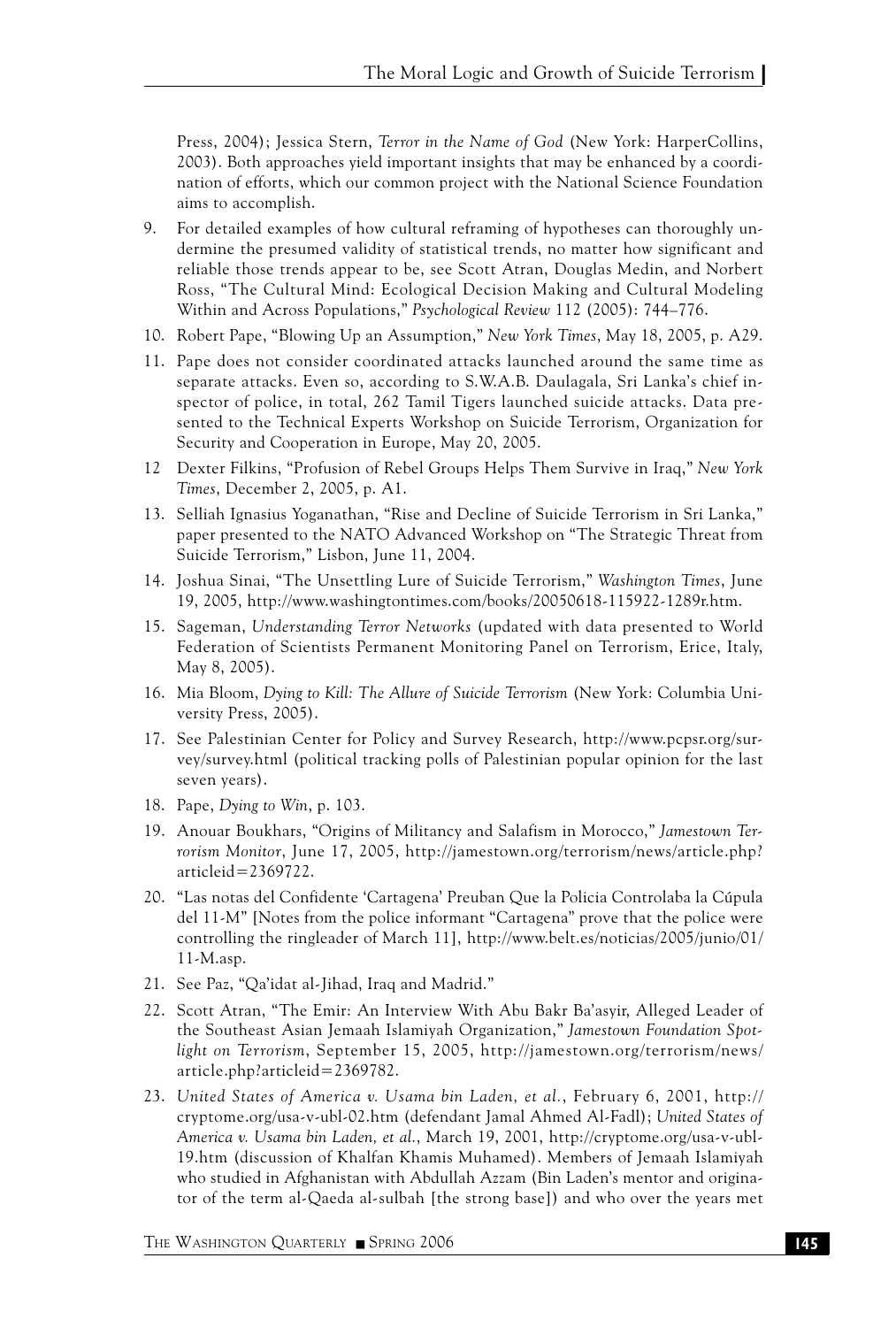with bin Laden and hosted September 11 mastermind Khalid Sheikh Muhammad, also tell me they never heard the term "Al Qaeda" applied to an organization until after September 11.

- 24.Robert Leiken, "Bearers of Global Jihad? Immigration and National Security After 9/11," March 25, 2004, http://www.nixoncenter.org/publications/monographs/ Leiken Bearers of Global Jihad.pdf.
- 25.Sageman, *Understanding Terror Networks*. Our research team has been updating Sageman's database with several hundred entries, and we find the demographic and networking trends fairly constant.
- 26.For more information on youth and the Internet, see "European Youth Ditching TV and Radio for Web," *European Tech Wire*, June 24, 2005, http://www.europeantechwire.com/ etw/2005/06/24/. For more information on interpersonal communications through the Internet, see Paul Resnick and Richard Zeckhauser, "Trust Among Strangers in Internet Interactions," in *Advances in Applied Microeconomics* 11, ed. Michael Baye (Amsterdam: Elsevier Science, 2002).
- 27.Luis Miguel Ariza, "Virtual Jihad: The Internet as the Ideal Terrorism Recruiting Tool," *Scientific American*, January 2006, http://www.sciam.com/article.cfm? articleID=000B5155-2077-13A8-9E4D83414B7F0101.
- 28. Al-Farouq jihadi forum, October 7, 2005, http://www.Al-farouq.com/vb/.
- 29.Raymond Bonner, Don Van Natta, and Stephen Grey, "Investigators So Far Find Little Foreign Involvement," *New York Times*, July 31, 2005, p. A1.
- 30.Scott Atran, "The Jihadist Mutation," *Jamestown Terrorism Monitor*, March 25, 2004, http://www.jamestown.org/publications\_details.php?volume\_id=400& issue  $id=2929$ &article  $id=23646$ .
- 31. See http://online2005.100free.com/.
- 32.Office of the Press Secretary, The White House, "President Addresses Nation, Discusses Iraq, War on Terror," June 28, 2005, http://www.whitehouse.gov/news/releases/2005/06/20050628-7.html.
- 33.Stephen Hadley and Frances Fragos Townsend, "What We Saw in London," *New York Times*, July 23, 2005, p. A13.
- 34.For a discussion of the "hates freedom" thesis, see Scott Atran, "Mishandling Suicide Terrorism," *The Washington Quarterly* 27, no. 3 (Summer 2004): 67–90.
- 35.Al Jazeera, October 29, 2003. See Al Jazeera, November 28, 2003 (Ayman Al-Zawahiri).
- 36.Michael Scheuer, *Imperial Hubris* (Dulles, Va.: Potomac Books, 2004).
- 37.Reuven Paz, "Yes to WMD: The First Islamist *Fatwah* on the Use of Weapons of Mass Destruction," *PRISM Special Dispatches on Global Jihad* 1, no. 1 (May 2003), http://www.e-prism.org/images/PRISM%20Special%20dispatch%20no%201.doc.
- 38.Ayman Al-Zawahiri, *Knights Under the Prophet's Banner*, serialized in Al-Sharq Al-Awsat (London), December 2–10, 2001, trans. Foreign Broadcast Information Service, FBIS-NES-2001-1202.
- 39.Sheikh Hamed Al-Betawi, interview with author, Nablus, West Bank, September 2004.
- 40.Jessica Stern, "Beneath Bombast and Bombs, a Caldron of Humiliation," *Los Angeles Times*, June 6, 2004, p. M1.
- 41."[Al Qaeda]–Linked Militants Claim Responsibility for Resort Bomb," *Ireland On-Line*, July 23, 2005 (quoting Abdullah Azzam Brigades, "Al Qaeda in Syria and Egypt").